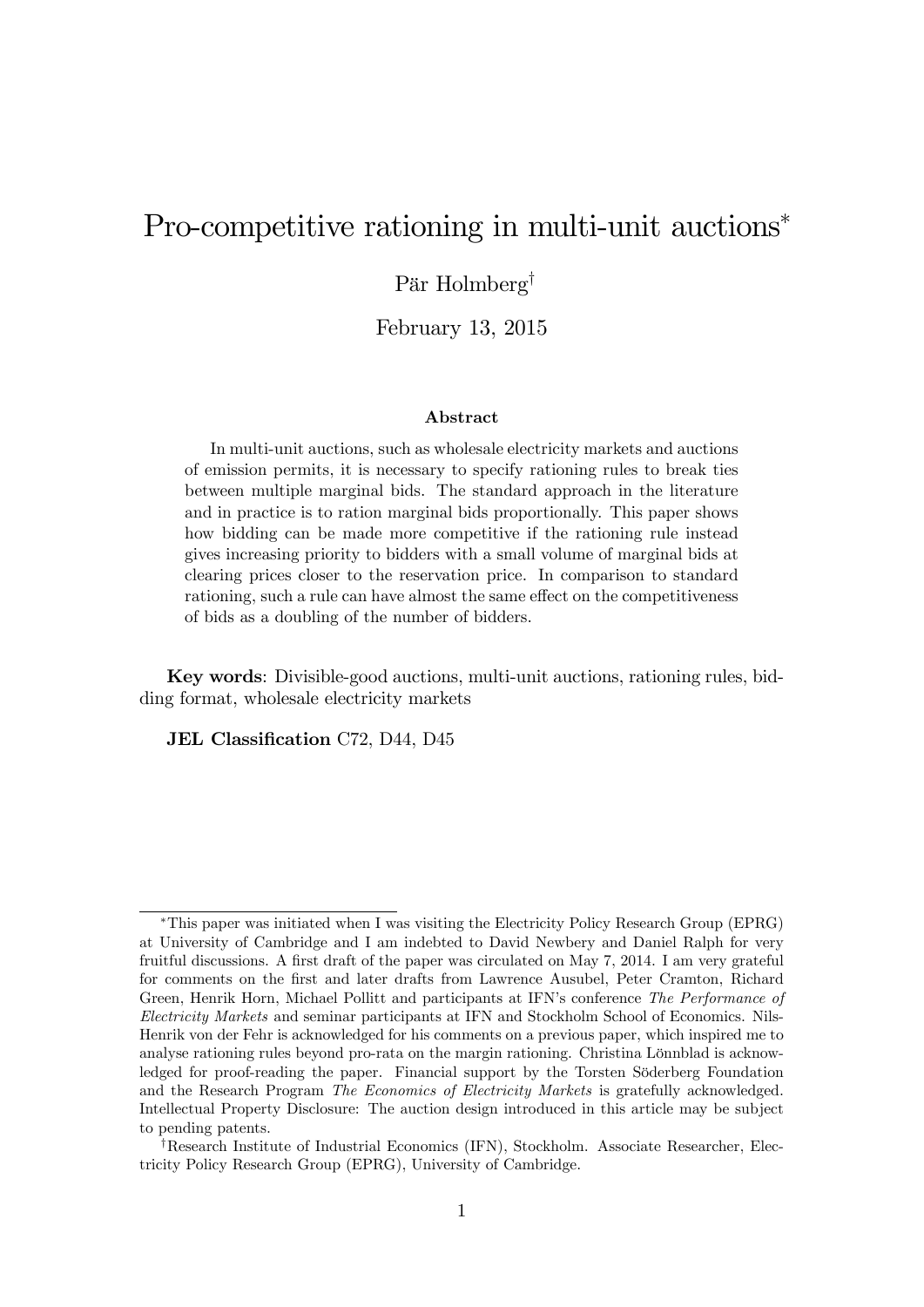# 1 Introduction

A wide range of products, commodities and assets are traded in divisible-good or multi-unit auctions. For instance, auctions of electricity, treasury bills and emission permits as well as financial exchanges, all allow bids for more than one unit of the traded items. In multi-unit auctions, each bidder submits a stack of bids, where each bid specifies a bid price and a bid quantity, such that the bidder is willing to trade the specified bid quantity at the specified bid price or better. Unless by coincidence, it would normally not be possible to clear such auctions by either fully accepting or fully rejecting all bid quantities at any price level. For multi-unit auctions, it is therefore necessary to specify rationing rules. Rationing rules are of particular importance for the outcome in auctions where bid prices accumulate at a few price levels, as usually happens in financial exchanges<sup>1</sup>, frequent batch auctions<sup>2</sup> and auctions of financial securities. The purpose of this paper is to highlight how rationing rules can be designed in order to increase the competition among a set of bidders, to the benefit of the auctioneer.

In practice, the normal procedure is to only ration marginal bids, which have a bid price exactly at the clearing price. In auctions where all bids are cleared simultaneously, it is standard practice to ration marginal bids pro-rata, so that the same percentage of its marginal bid quantity is accepted for each bidder. In exchanges with continuous trading, it is also common to give priority to marginal bids that arrived early at the exchange; this is referred to as price-time priority. The IEX<sup>3</sup> exchange uses *price-broker-time* priority. This means that buy and sell orders at the same price from the same broker are matched before giving priority to early bids.<sup>4</sup> Field and Large  $(2012)$  empirically observe that, in comparison to price-time priority, pro-rata rationing significantly increases bid quantities in the order book of financial exchanges, but also the cancellation rate of bids. This verifies that the design of the rationing rule influences the bidding behaviour in auctions.

This paper shows that an auctioneer can increase its surplus by rationing marginal bids non-proportionally. I focus on the procurement auction, where the auctioneer buys items, but the results are analogous for sales auctions as well as for double auctions and exchanges, where bidders are both buying and selling items. Obviously, a procurer benefits if bidders offer many items at low prices. Thus, a procurer would like to encourage bids that specify large bid quantities at

<sup>1</sup>Financial exchanges normally restrict the number of permissible price levels in order to improve liquidity in the market. The absolute difference between two adjacent permissible price levels is referred to as a tick-size. Large tick-sizes increase the market depth (the volume of pending orders), one aspect of liquidity. Lehmann and Modest (1994) analyse tick-sizes and liquidity on the Tokyo exchange.

<sup>2</sup>A frequent batch auction is a uniform-price sealed-bid double auction conducted at frequent but discrete time intervals. Frequent batch auctions can be used instead of continuous trading in exchanges (Budish et al., 2013).

<sup>&</sup>lt;sup>3</sup>The IEX exchange is a new alternative financial exchange in U.S.. It tries to attract traders by operating according to more transparent rules.

<sup>4</sup>This is to encourage brokers to submit all their bids to the exchange, rather than matching them internally first.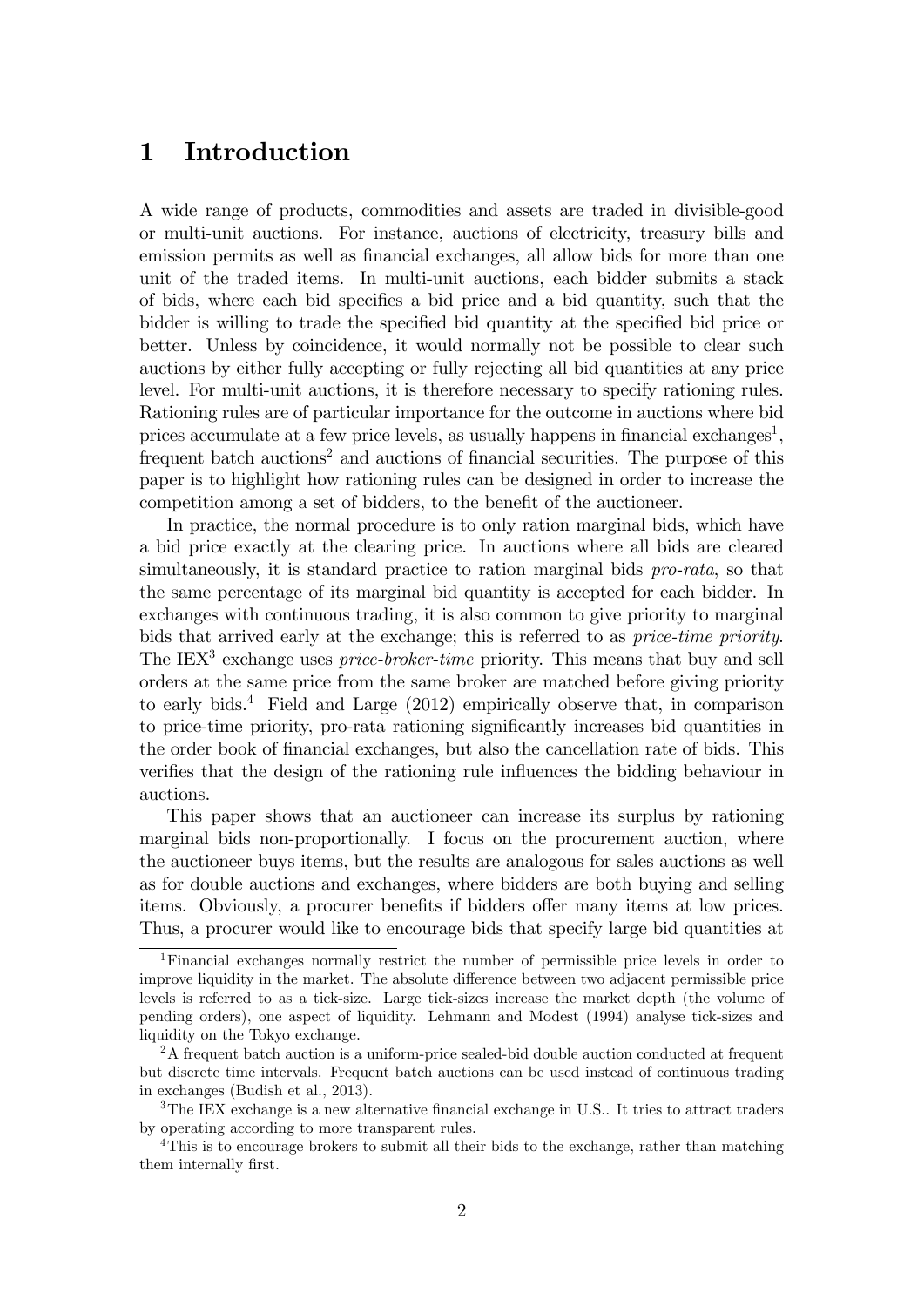low bid prices. I consider a one-shot game, so it will be optimal for bidders to submit bids for all their items with a marginal cost below the reservation price of the auctioneer. Thus, bid stacks that result in large volumes of marginal bids when the clearing price is high should be discouraged by the auctioneer, as they will lead to less quantity being offered at low bid prices. In line with this argument, the paper shows that bidding gets closer to the competitive outcome at all price levels when an auction gives disproportionate priority to bidders with a large volume of marginal bids at low clearing prices and disproportionate priority to bidders with a small volume of marginal bids at high clearing prices.

I evaluate rationing rules in uniform-price auctions, where all accepted bids are transacted at the clearing price. Uniform-price auctions are, for example, used in most wholesale electricity markets, in U.S. treasury sales auctions and in frequent batch auctions. Assume that each bidder submits a stack of  $v + 1$  sell bids with different bid prices and that the auctioneer wants to maintain the same pro-competitive effect at each bid price. In this case, I show that an optimal use of disproportionate rationing on the margin in an auction with N symmetric bidders gives the auctioneer approximately the same procurement cost as an auction with pro rata on the margin rationing and  $(1+\frac{1}{v})(N-1)+1>N$  symmetric bidders with the same aggregate production cost. Thus, changing to the optimal rationing rule from pro-rata on the margin almost corresponds to a doubling of the number of bidders when each bidder submits a stack with two bid prices. The effect is smaller, the larger the number of bids by each bidder. However, if the auctioneer is mostly concerned with competitiveness in a narrow price interval, perhaps because it has some prior knowledge of where the auction is going to clear, the auctioneer can use disproportionate rationing to significantly boost competition in that short price interval, even if each bidder submits a stack with many bids.

The optimal rationing rule depends on whether the clearing price is low or high. Still, a non-optimal disproportionate rationing rule can also be pro-competitive even if the rule does not depend on the clearing price. Intuitively, assume that bidders in a procurement auction are more concerned with bids at a low price, perhaps because the auction is more likely to clear at a low price or perhaps because bidders have significantly higher mark-ups at low prices. In this case, the auctioneer could also focus on encouraging large bid quantities at low clearing prices, so that a rationing rule that gives priority to bidders with a large volume of marginal bids at all clearing prices would boost competition. Alternatively, if bidders are instead more concerned with bids at a high price, competition will be intensified if the rationing rule gives priority to bidders with a small volume of marginal bids at all clearing prices.

My model uses Nash equilibria of a static game to predict the bidding behaviour for different rationing rules. A stepped supply function is used to represent the bid stack of each bidder. Similar to Holmberg et al. (2013), I use a discrete version of Klemperer and Meyerís (1989) Supply Function Equilibrium (SFE) concept to analyse Nash equilibria of stepped supply functions. But I generalize Holmberg et al.ís (2013) model to allow for disproportionate rationing on the margin and non-constant tick-sizes. The production costs of bidders are common knowledge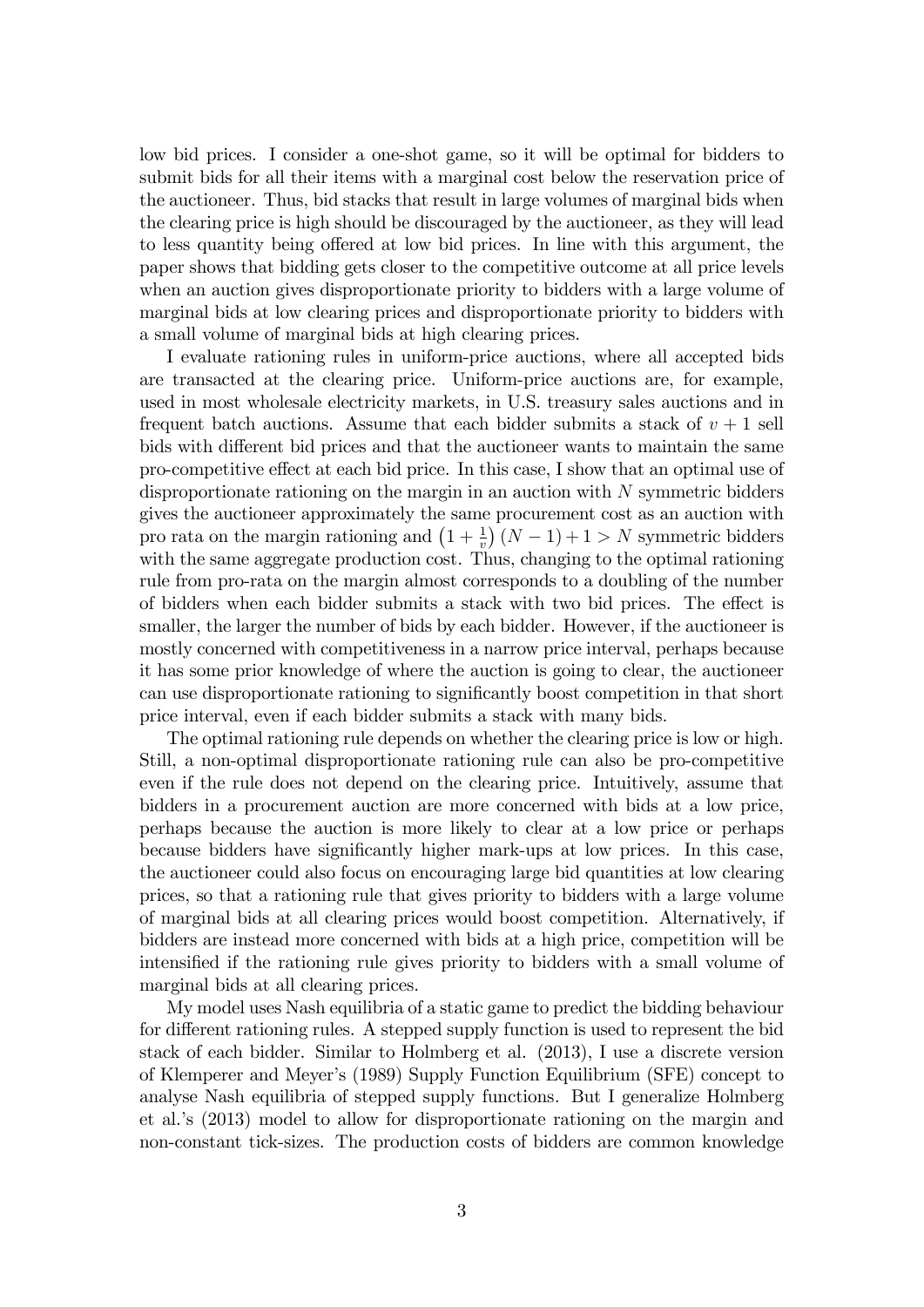and the auctioneer's demand is uncertain as in the standard SFE model. The SFE model is often used to evaluate the design of wholesale electricity markets<sup>5</sup> and analogous sales auction versions of the supply function equilibrium, with equilibria of demand functions, have been used to evaluate bidding in treasury auctions in the U.S. (Wang and Zender,  $2002$ ).<sup>6</sup>

Previously, Kremer and Nyborg (2004) have also shown that rationing rules can be used to improve competition. However, they analyse a rationing rule, where also infra-marginal bids (sell bids below and buy bids above the clearing price) would be rationed proportionally. But partly rationing infra-marginal bids would be inefficient in a market with non-constant marginal costs/values. The spread rationing rule (SRR) and the concentrate rationing rule (CRR) examined by Saez et al. (2007) may also result in rationing of infra-marginal bids and similar inefficiency problems. Gresik  $(2001)$  proposes a new rule,  $\zeta$ -rationing, where marginal bids (when possible) are rationed in proportion to the total amount that a bidder wants to trade at the marginal price. McAdams (2000) and Kweik and Schenone (2000) explore the extent to which rationing rules may provide the auctioneer with a tool for deterring collusive bidding. In order to ensure the existence of Nash equilibria in theoretical models of auctions, such as in papers by Deneckere and Kovenock (1996), Fabra et al. (2006), Simon and Zame (1990), and Jackson and Swinkels (1999), it is sometimes convenient to consider type dependent rationing rules, for example where priority is given to the most efficient marginal bids, e.g. sell bids with the lowest cost. However, such rationing rules are difficult to apply in practice, where bidders' true costs/values are normally not observed by the auctioneer. The present paper is the first to use a rationing rule that depends on the clearing price. In this way, competition can be improved in an almost mechanical way. Thus, it is my belief that the pro-competitive effect would be robust to assumptions made on bidders' values/costs and uncertainties in the auctioneer's demand or supply.

Section 2 describes the setting of the game. The analysis is carried out in Section 3. Section 4 discusses some extensions that may be of practical relevance. Section 5 concludes the paper. All proofs are derived in the Appendix.

<sup>&</sup>lt;sup>5</sup>In electricity markets, technology characteristics and fuel prices are transparent and producers make offers before the demand for electricity has been realized (Anderson and Hu, 2008; Green and Newbery, 1992; Holmberg and Newbery, 2009). Observed offers match the first-order condition of a stepped SFE model so well that the theory cannot be rejected (Wolak, 2007). The continuous SFE model is less precise. In practice, it can only make accurate predictions of bids from large firms, whose submitted supply functions have many steps (Hortacsu and Puller, 2008; Sioshansi and Oren, 2007).

 $6$ Uniform-price auctions of the U.S. treasury have an uncertain amount of non-competitive bids from small investors, which are given priority before regular bids. Thus, there is an uncertain supply of securities that is available to large investors. Some treasury auctions also up-date the number of sold securities with respect to the latest market news, after buyers have submitted their bids. The U.S. Treasury auction has a 35% rule, which prevents anyone from buying more than 35% of the auctioneer's supply. This is to avoid that a single bidder can corner the market. Purchase constraints of this type correspond to production capacities in my procurement setting.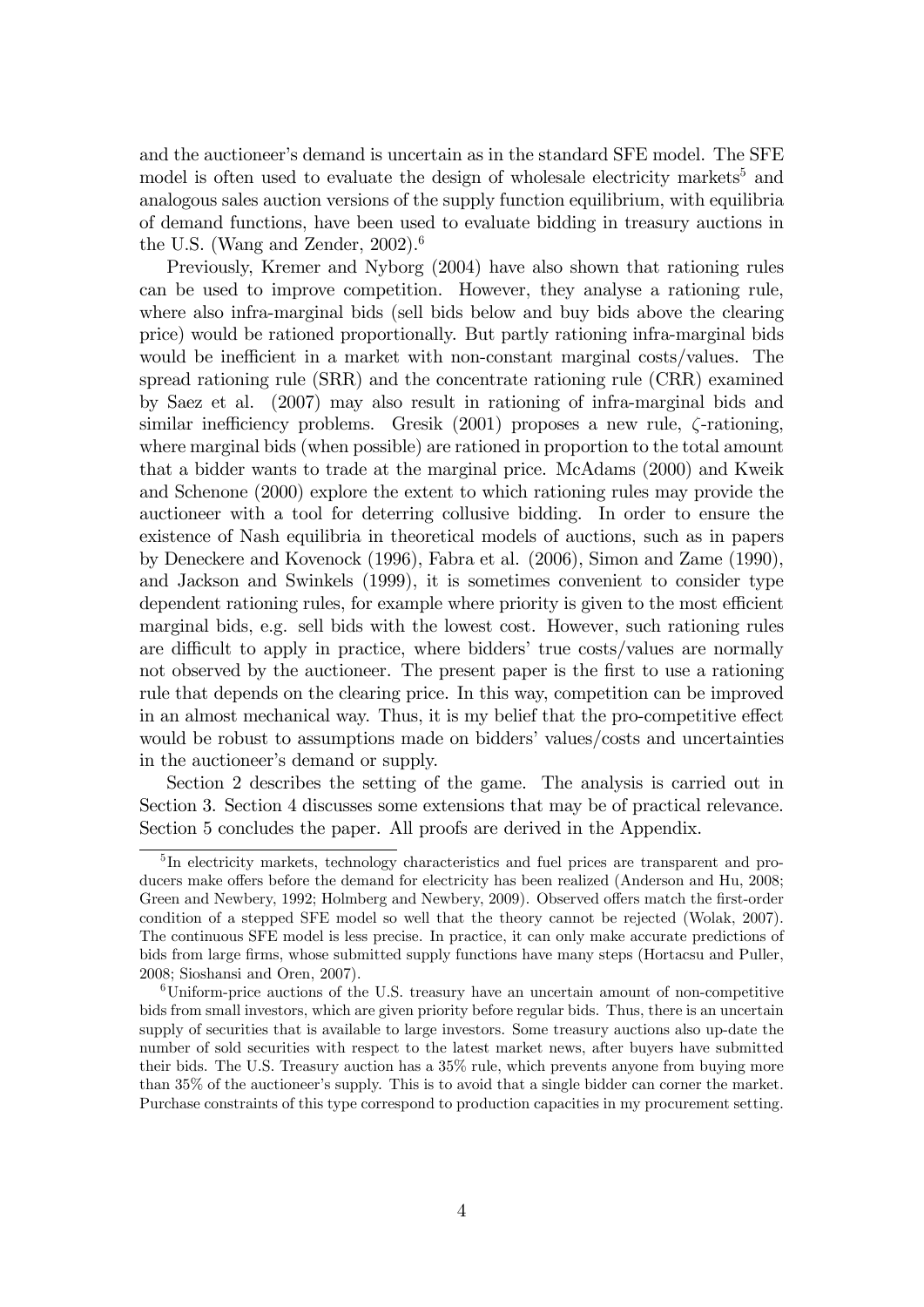

Figure 1: Clearing of and excess supply in the procurement auction.

## 2 Model

Consider a uniform-price procurement auction, so that all accepted bids are paid the Market Clearing Price (MCP). A stepped supply function is used to represent the bid stack of each bidder. As illustrated by Figure 1, the market is cleared at the lowest price where aggregated supply is larger than the auctioneer's demand. Any excess supply at the MCP is rationed on the margin. I calculate a pure strategy Nash equilibrium of a one-shot game, where each risk-neutral supplier chooses a step supply function to maximize its expected profit.

Similar to Holmberg et al. (2013) there are M permissible price levels,  $P_j$ ,  $j \in$  $\{1, \ldots, M\}$ , with the price tick  $\Delta P_j = P_j - P_{j-1} > 0$ . The minimum quantity increment is zero, i.e. quantities can be continuously varied. The difference to Holmberg et al. (2013) is that I now allow for non-constant tick-sizes and non-pro rata rationing. I let  $r = \frac{\Delta P_j}{\Delta P_j}$  $\frac{\Delta F_j}{\Delta P_{j+1}}$ , where it is assumed that r is a bounded constant. Producer  $i \in \{1, ..., N\}$  submits a supply vector  $S^i = \left\{S^i_j\right\}_{j=1}^M$ consisting of the non-negative maximum quantities it is willing to produce at each permissible price level. The quantity increment  $\Delta S_j^i = S_j^i - S_{j-1}^i$  is non-negative (the supply must be non-decreasing in the price). Let  $\mathbf{S} = \left\{ \mathbf{S}^i \right\}_{i=1}^N$  and denote competitors' collective offered quantity at price  $P_j$  as  $S_j^{-i}$  and total market supply at  $P_j$  as  $S_j$ . The cost function of supplier i,  $C_i(S^i)$ , is a smooth, increasing and convex function up to the capacity constraint  $k_i$ . Let k be the total production capacity in the market. Costs are common knowledge. Klemperer and Meyer's (1989) continuous model is used as a benchmark. The set of individual smooth supply functions in the continuous model is given by  $\{q_i(p)\}_{i=1}^N$ .

The auctioneer's demand is perfectly inelastic up to the reservation price  $P_M$ .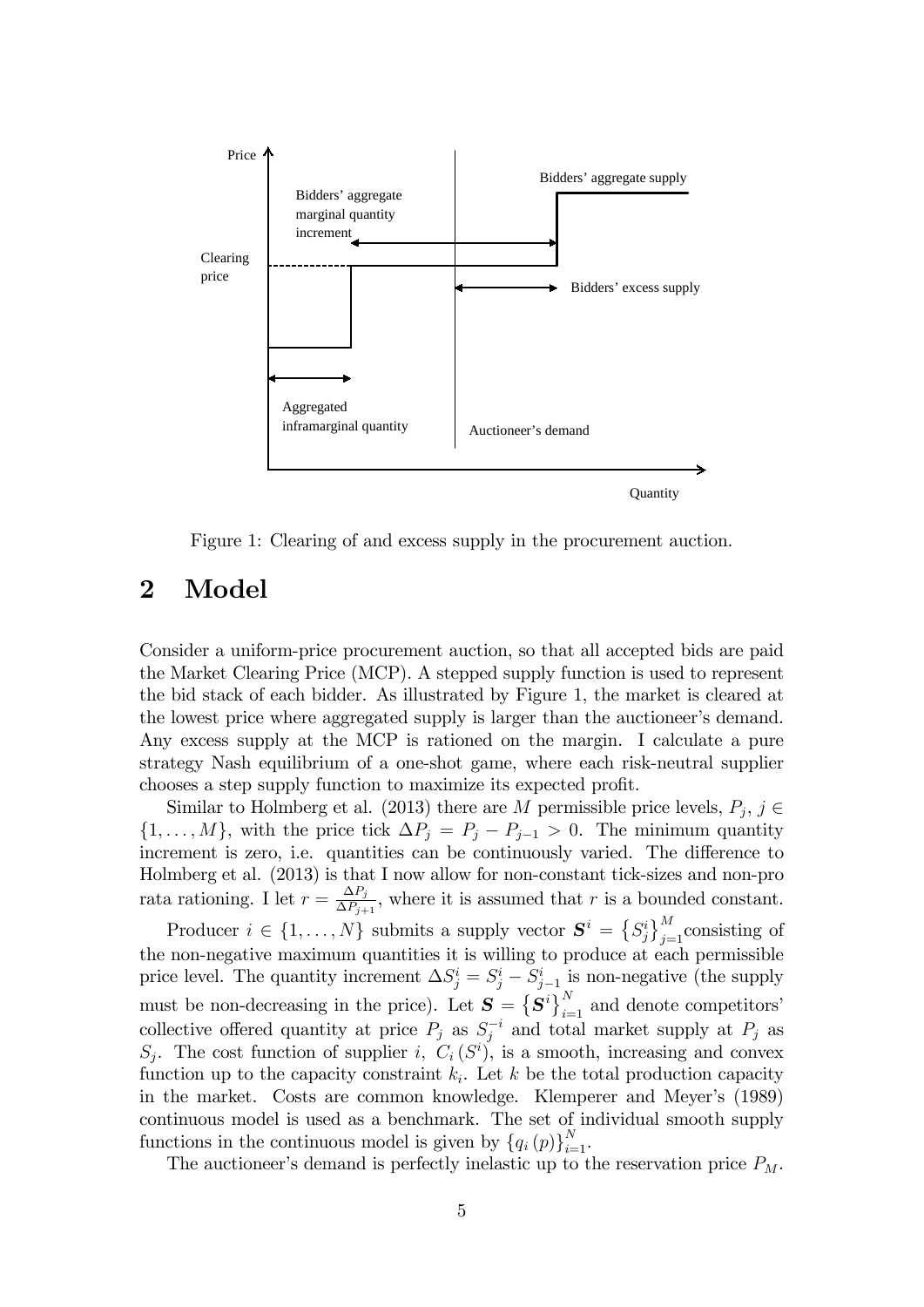Demand is uncertain and given by the shock  $\varepsilon$ . The shock has a continuous probability density,  $g(\varepsilon)$ , with  $\overline{g} \ge g(\varepsilon) \ge g > 0$  on the support  $[\varepsilon, \overline{\varepsilon}]$ . MCP is the lowest price at which the offered supply is (strictly) larger than the stochastic demand shock. Thus, the equilibrium price as a function of the demand shock,  $P(\varepsilon)$ , is right continuous, and the MCP equals  $P_j$  if  $\varepsilon \in [S_{j-1}, S_j)$ . Given chosen step supply functions, the market clearing price can be calculated for each demand shock in the interval  $[\varepsilon, \overline{\varepsilon}]$ . The lowest and highest prices that are realized are denoted by  $P_L$  and  $P_H$ , respectively, where  $1 \leq L < H \leq M$ . I let  $s(\varepsilon)$  and  $s_i(\varepsilon)$ be total accepted supply and supplier is accepted supply at  $\varepsilon$ , respectively.

#### 2.1 The rationing rule

I consider a new class of rules that ration disproportionately on the margin. The rules are such that any bid accepted for some demand shock  $\varepsilon_0$  is also accepted for any  $\varepsilon > \varepsilon_0$ , i.e. a bidder's acceptance is monotonic with respect to the demand shock. For a given set of supply schedules, the outcome of the auction is the same (irrespective of the sharing rule) when there is no excess supply at MCP, i.e.  $S_{i-1} = \varepsilon$ . In this case, we have:

$$
s_i\left(S_{j-1}\right) \equiv S_{j-1}^i. \tag{1}
$$

The rationing rule determines how to accept bids when  $S_{j-1} < \varepsilon < S_j$ . For the class of rationing rules that I consider, the increment of producer  $i$ 's accepted supply  $\Delta s_i$  for a shock increment  $\Delta \varepsilon$  is determined by the differential equation

$$
\frac{ds_i(\varepsilon)}{d\varepsilon} = \frac{\left(S_j^i - s_i(\varepsilon)\right)^{\mu_j}}{\sum_{k=1}^N \left(S_j^k - s_k(\varepsilon)\right)^{\mu_j}} \text{ if } \varepsilon \in \left(S_{j-1}, S_j\right),\tag{2}
$$

where the rationing parameter  $\mu_i$  determines the non-linearity of the sharing rule at the clearing price  $P_j$ , i.e. the extent to which large quantity increments at this clearing price are given priority to small increments. I consider  $\mu_i \geq 0$ , so that the rationing rule results in monotonic acceptance (in absolute terms) in the sense that a larger quantity increment at the marginal price will (weakly) increase the accepted volume from marginal bids of the supplier. Similarly, the rationing rule gives monotonic rejection (in absolute terms), i.e. a larger quantity increment at the marginal price will also (weakly) increase the rejected volume from marginal bids of a supplier. For  $\mu_i = 1$ , we get pro rata on the margin rationing, where any additional demand  $\Delta \varepsilon$  is allocated in proportion to a supplier's unmet supply at the clearing price,  $S_j^i - s_i \in \mathbb{R}^7$  It follows from (2) that with  $\mu_j > 1$ , disproportionate priority is given to producers with large unmet supply at the clearing price. When  $\mu_j \to \infty$ ,  $\Delta \varepsilon$  is shared equally among suppliers with the largest unmet supply at the clearing price, while suppliers with less unmet supply at  $P_i$  get no share of  $\Delta \varepsilon$ . We say that this rule gives maximum priority to large quantity increments at  $P_j$  (subject to rejection being monotonic for the rationing rule). The

<sup>7</sup>Lemma 4 in the Appendix formally establishes that this corresponds to pro-rata on the margin rationing.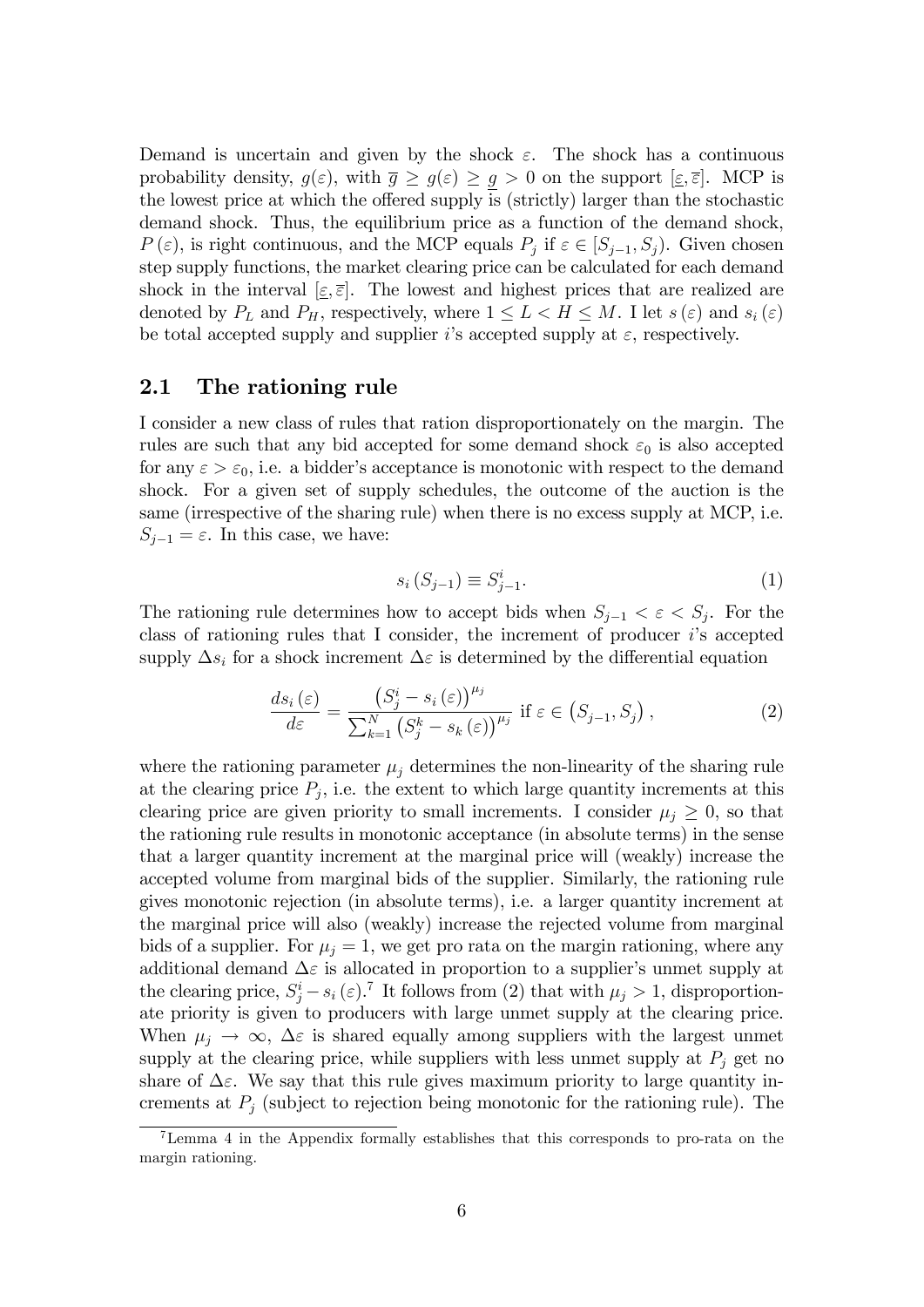case  $0 \leq \mu_j < 1$  gives more priority to small quantity increments. In particular,  $\mu_j = 0$  gives maximum priority to small quantity increments at  $P_j$  (subject to acceptance being monotonic for the rationing rule). In this case, all suppliers with unmet supply at the clearing price get the same share of any additional marginal demand increment  $\Delta \varepsilon$ . Note that

$$
\sum_{i=1}^{N} \frac{ds_i(\varepsilon)}{d\varepsilon} \equiv 1,\tag{3}
$$

i.e. the marginal increase in total accepted supply always equals the marginal shock increment, regardless of the rationing rule.

Together with the initial condition in  $(1)$ , a system of differential equations of the type in (2), with one equation per bidder, can be used to calculate the accepted quantity for each supplier as a function of the demand shock for any given set of monotonic step supply functions.<sup>8</sup> From the supply  $s_i(\varepsilon)$  allocated to each supplier, it is straightforward to calculate the supplier's expected profit:

$$
E(\pi_i) = \int_{\underline{\varepsilon}}^{\overline{\varepsilon}} [P(\varepsilon)s_i(\varepsilon) - C_i(s_i(\varepsilon))] g(\varepsilon) d\varepsilon.
$$
 (4)

### 3 Analysis

In the following subsection, I derive a first-order condition for optimal bids when rationing is disproportionate on the margin. Then, I will analyse a case with two permissible price levels. The third subsection of the analysis section analyses cases with many permissible price levels.

#### 3.1 The first-order condition

Optimal bids of a supplier can be determined from the following first-order condition.

**Lemma 1** The first-order condition for a uniform-price auction with  $N$  symmetric suppliers is given by:

$$
\frac{\partial E(\pi_i)}{\partial S_j^i} \Big|_{S_j^i = S_j^k} = -\Delta P_{j+1} S_j^i g(S_j)
$$
  
+ 
$$
\frac{(N-1)\Delta S_j}{N} \int_0^1 \left[ P_j - C_i' \left( \overline{S}_j (u) / N \right) \right] (1 - u^{\mu_j}) g(\overline{S}_j (u)) du
$$
  
+ 
$$
\frac{(N-1)\Delta S_{j+1}}{N} \int_0^1 \left[ P_{j+1} - C_i' (\overline{S}_{j+1} (u) / N) \right] u^{\mu_{j+1}} g(\overline{S}_{j+1} (u)) du = 0,
$$
  
(5)

where  $k \neq i$  and  $S_j(u) := uS_{j-1} + (1 - u)S_j$ .

<sup>8</sup>Lemma 5 in the Appendix formally establishes that there exists a unique allocation for any given set of non-decreasing supply schedules.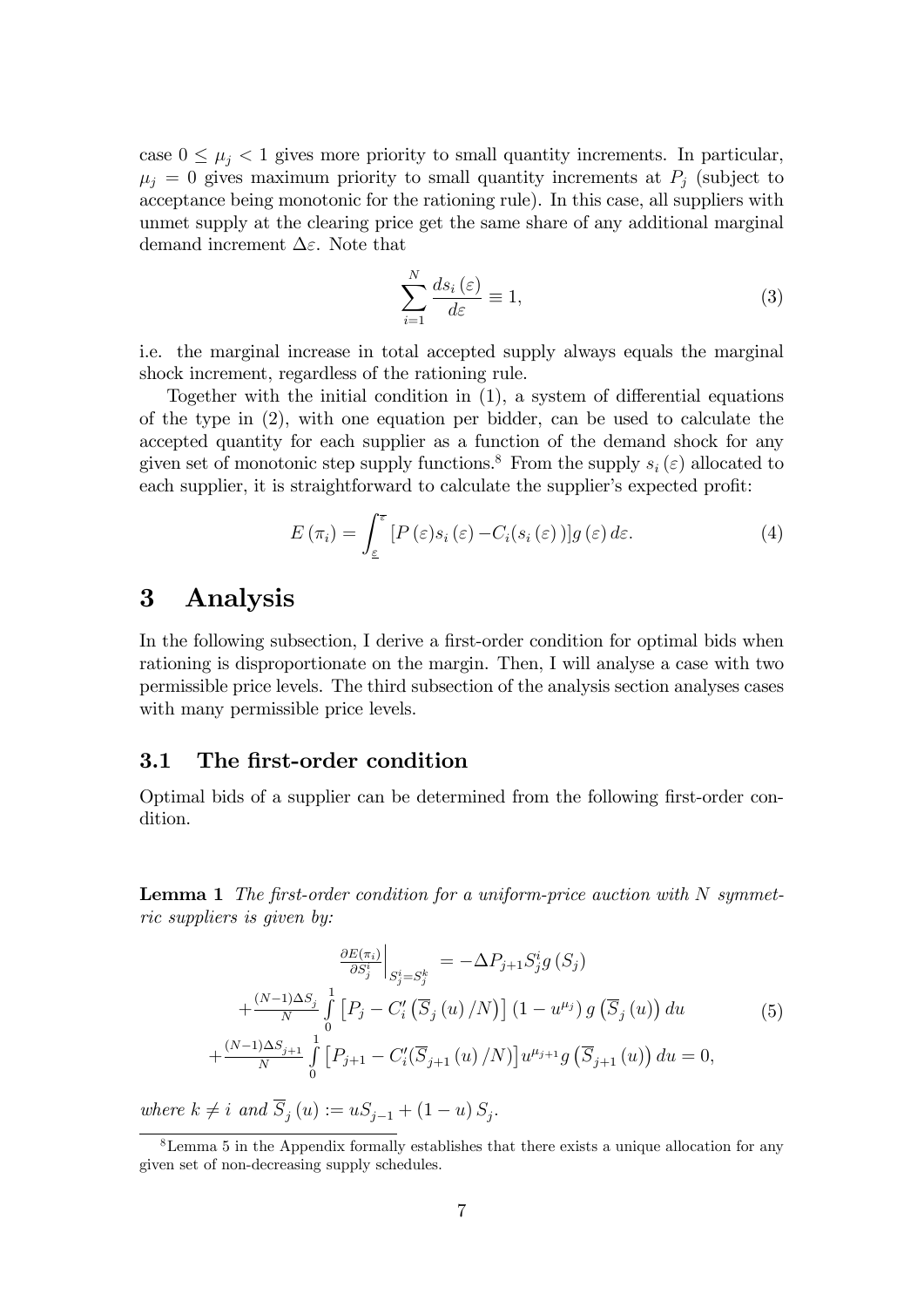The first-order condition can be intuitively interpreted as follows. When calculating  $\partial E(\pi_i)/\partial S_j^i$ , supply is increased at  $P_j$  while holding the supply at all other price levels constant. This implies that the bid price of one (infinitesimally small) unit of quantity is decreased from  $P_{j+1}$  to  $P_j$ . This decreases the MCP for the event when the unit is price-setting, i.e. when  $\varepsilon = S_j$ . This event brings a negative contribution to the expected profit, which corresponds to the first term in the first-order condition  $(5)$ . This term corresponds to the price effect; the term is negative as a bid price was decreased. Due to the rationing mechanism, decreasing the price by a unit of quantity (weakly) increases the accepted supply for demand outcomes  $\varepsilon \in [S_{j-1}, S_{j+1})$ . This gives a positive contribution to the expected profit; the two integrals in (5). The first integral covers  $\varepsilon \in [S_{j-1}, S_j)$  when the MCP is  $P_j$ , and the second for  $\varepsilon \in [S_{j-1}, S_j)$  when the MCP is  $P_{j+1}$ . The first integral corresponds to the loss associated with the quantity effect at price  $P_i$  and the second integral corresponds to the loss associated with the quantity effect at price  $P_{i+1}$ . The two integral terms are positive since a bid price was decreased.

By means of the first-order condition in Lemma 1, we can identify two reasons why supplier is loss associated with the quantity effect at  $P_i$  dominates the loss associated with the quantity effect at  $P_{j+1}$ . First, if the market is more likely to clear at  $P_j$  than at  $P_{j+1}$ . The other reason is that supplier i has higher average mark-ups at  $P_j$  than at  $P_{j+1}$ . We also note the following from Lemma 1:

**Remark 1** For given supply schedules **S**, the loss associated with supplier i's quantity effect when increasing the bid price for some units of output from  $P_j$  to  $P_{i+1}$  becomes larger if

- 1. the rationing rule gives increased priority to large quantity increments at  $P_i$ compared to  $P_{j+1}$ , i.e.  $\mu_j$  increases and/or  $\mu_{j+1}$  decreases.
- 2. supplier is loss associated with the quantity effect at  $P_j$  dominates the loss associated with the quantity effect at  $P_{j+1}$ , the same rationing rule is used at  $P_j$  and  $P_{j+1}$ , and the rationing rule gives increased priority to large quantity increments, i.e.  $\mu_i = \mu_{i+1}$  increases.
- 3. supplier i's loss associated with the quantity effect at  $P_{j+1}$  dominates the loss associated with the quantity effect at  $P_j$ , the same rationing rule is used at  $P_i$  and  $P_{i+1}$ , and the rationing rule gives increased priority to small quantity increments, i.e.  $\mu_j = \mu_{j+1}$  decreases.

#### 3.2 Two price levels

To illustrate the effect of disproportionate rationing on equilibrium bids, we first analyse a simple case with only two admissible price levels,  $P_1$  and  $P_2$ . We make the following assumption:

**Assumption 1.** The uniform-price auction has two price levels,  $P_1$  and  $P_2$ . The suppliers are symmetric, each supplier has capacity  $k_i$  and a constant marginal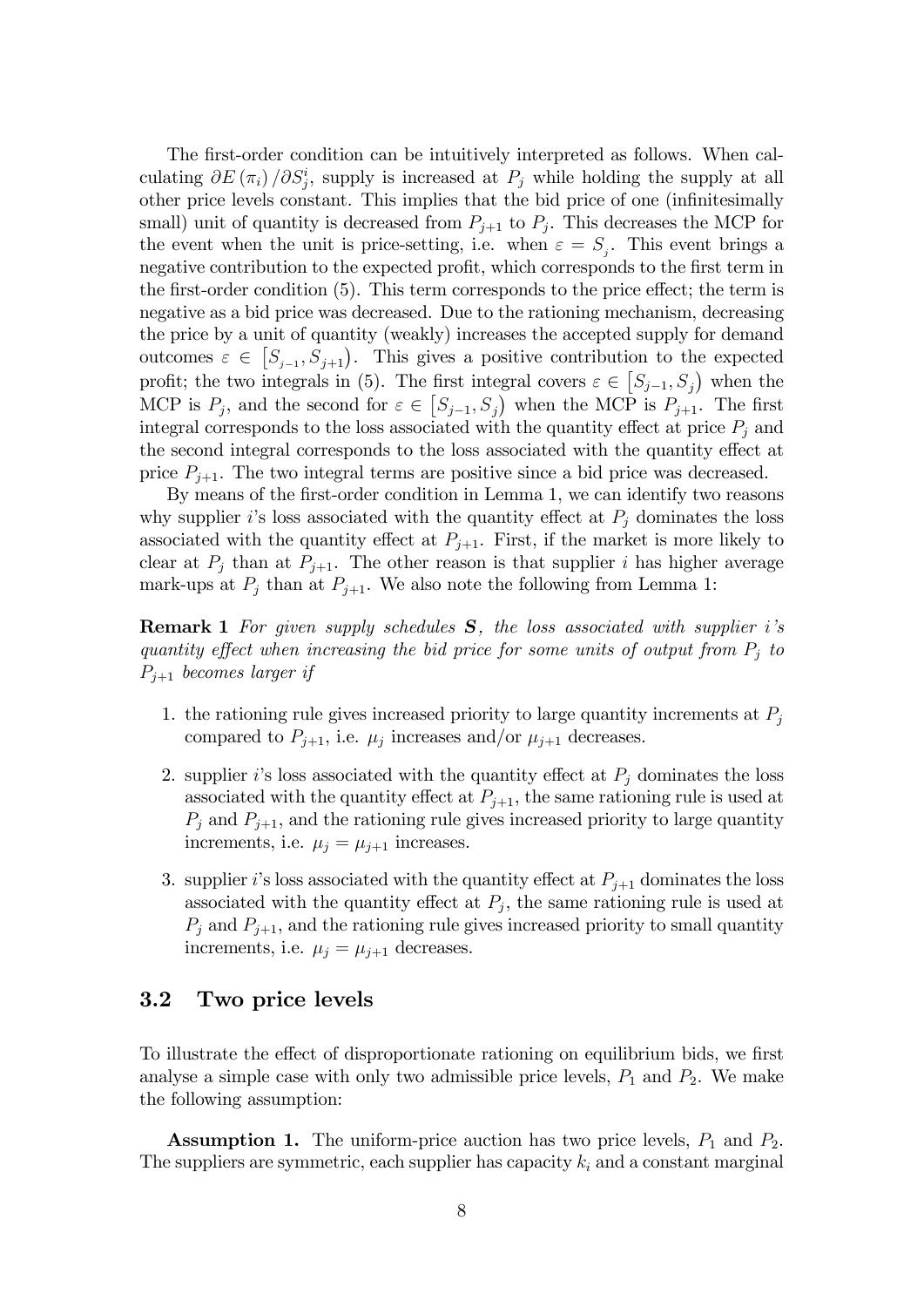cost  $c \leq P_1 < P_2$ , such that  $(N-1)(P_2 - c) \leq N\Delta P_2$ . Demand is uniformly distributed on  $[0, k]$ . We set  $S_0^i = 0$ .

We can deduce the following inequality from Assumption 1:

$$
(N-1)(P_1 - c) \le \Delta P_2. \tag{6}
$$

 $P_2 > c$  is the highest possible price, so irrespective of competitors' bids, it is the best response for each supplier to offer its entire capacity  $k_i$  at  $P_2$ , i.e.  $S_2^i = k_i$ . Thus, market performance is determined by  $S_1^i$ . A higher  $S_1^i$  means that bids are more competitive, i.e. the average mark-ups are lower. We get the following result:

**Lemma 2** Under Assumption 1, the solution to the first-order condition in Lemma 1 is:  $(Y - 1) I (P)$ 

$$
S_1^i = \frac{(N-1) k_i (P_2 - c)}{\left( (\mu_2 + 1) \Delta P_2 + (N-1) (P_2 - c) - \frac{(N-1)(P_1 - c)(1 + \mu_2)\mu_1}{(1 + \mu_1)} \right)}.
$$
(7)

As expected from Remark 1, we have from Lemma 2 and the inequality in (6) that  $S_1^i$  increases when  $\mu_2$  decreases and/or when  $\mu_1$  increases. We note that the inequality in (6), which follows from Assumption 1, ensures that the optimal supply at  $P_1$  is never constrained by the capacity constraint  $k_i$ . Increasing  $\mu_1$ and decreasing  $\mu_2$  will weakly improve, but to a lower extent, market competitiveness also for circumstances when  $(N-1)(P_2 - c) > N\Delta P_2$ , so that supply at  $P_1$  is constrained by the capacity constraint  $k_i$  for the most high powered rationing parameters. We can verify that the following first-order solutions are Nash equilibria.

**Proposition 1** Under Assumption 1, we can establish Nash equilibria for the following cases

1. A rationing rule that gives maximum priority to large quantity increments at  $P_1$  ( $\mu_1 = \infty$ ) and maximum priority to small quantity increments at  $P_2$  $(\mu_2 = 0)$  results in the most competitive first-order solution. The symmetric Nash equilibrium for this case is:

$$
S_1^i = \frac{(N-1) k_i (P_2 - c)}{N \Delta P_2}.
$$
\n(8)

2. Auction competitiveness is also improved, but to a smaller extent, when maximum priority is given to small quantity increments at both  $P_1$  and  $P_2$  $(\mu_2 = \mu_1 = 0)$ . The Nash equilibrium for this case is:

$$
S_1^i = \frac{(N-1) k_i (P_2 - c)}{\Delta P_2 + (N-1) (P_2 - c)}.
$$
\n(9)

3. The Nash equilibrium for pro rata on the margin rationing ( $\mu_2 = \mu_1 = 1$ ) is:

$$
S_1^i = \frac{(N-1) k_i (P_2 - c)}{(N+1) \Delta P_2}.
$$
\n(10)

In this case, supplier i's loss associated with the quantity effect at  $P_2$  dominates the loss associated with the quantity effect at  $P_1$ .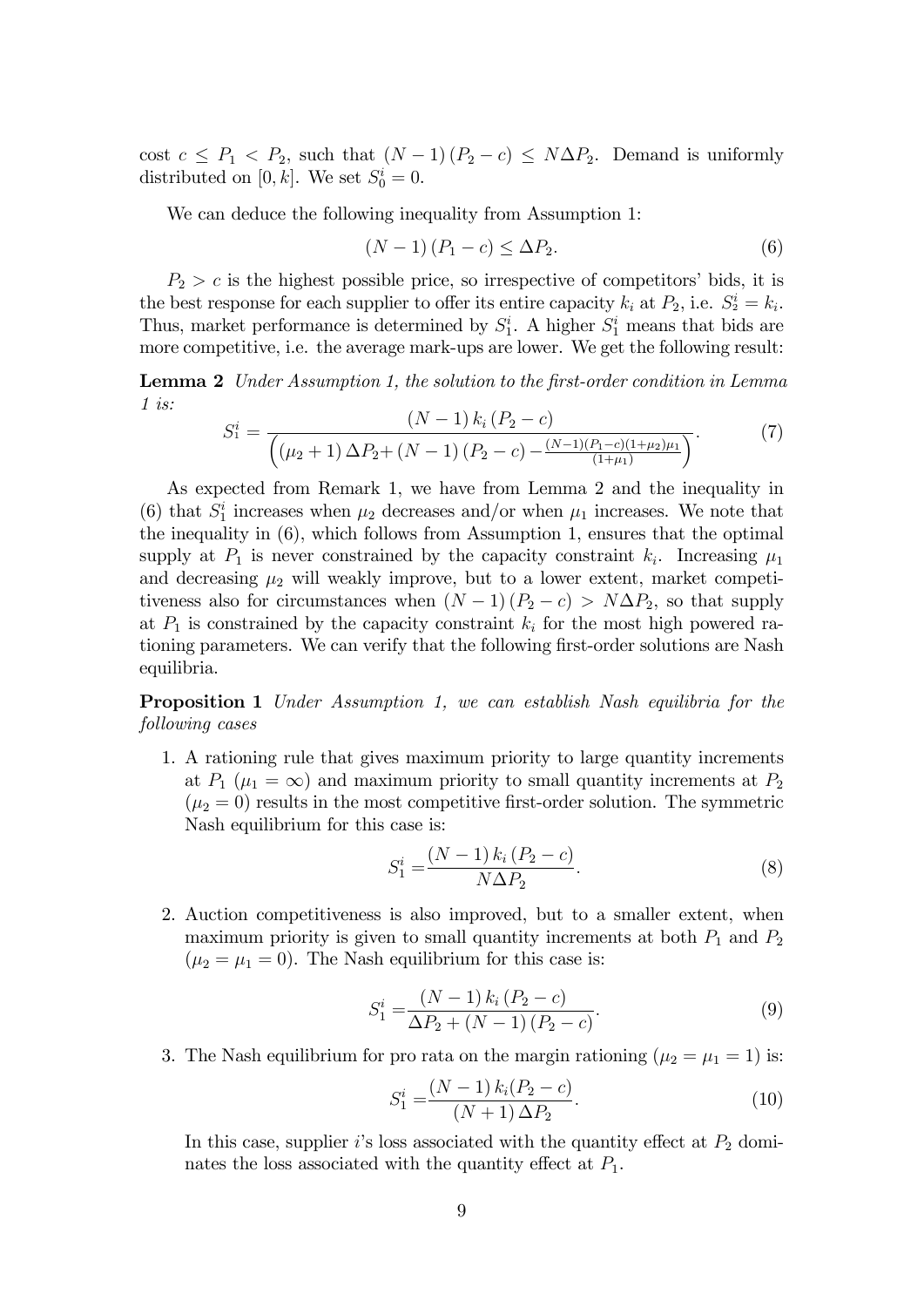

Figure 2: Aggregate stepped supply function equilibria when  $c = 4$ ,  $P_1 = 5$  and  $P_2 = 10$  for four different cases: A)  $N = 2$ ,  $\mu_1 = \mu_2 = 1$ , B)  $N = 2$ ,  $\mu_1 = \mu_2 = 0$ , C)  $N = 2, \mu_1 = \infty, \mu_2 = 0 \text{ and D}$   $N = 3, \mu_1 = \mu_2 = 1.$ 

The second result, that competitiveness is improved (relative to standard rationing) by giving maximum priority to small quantity increments at both  $P_1$  and  $P_2$  can be explained by Remark 1 and the fact that supplier is loss associated with the quantity effect at  $P_2$  dominates the loss associated with the quantity effect at  $P_1$  for pro rata on the margin rationing (the third result). In the special case when  $P_1 = c$ , the loss associated with the quantity effect at  $P_1$  is zero, so that it is only  $P_2$  that contributes to this loss. In this special case, giving maximum priority to small quantity increments at both  $P_1$  and  $P_2$  ( $\mu_2 = \mu_1 = 0$ ) will have the same effect as the optimal rationing rule, i.e.  $(8)$  and  $(9)$  give the same result.

We can multiply the first and third result in Proposition 1 by  $N$  to get expressions for total market supply at  $P_1$ . By using the fact that  $k = N k_i$ , we can deduce the following:

Corollary 1 Under Assumption 1, a uniform-price auction with N symmetric suppliers and optimal rationing on the margin gives the auctioneer the same total procurement cost as a uniform-price auction with pro rata on the margin rationing and  $2N-1$  symmetric suppliers with the same total production cost (the same marginal cost  $c$  and total production capacity  $k$ ).

Proposition 1 and Corollary 1 are illustrated by the four cases in Figure 2.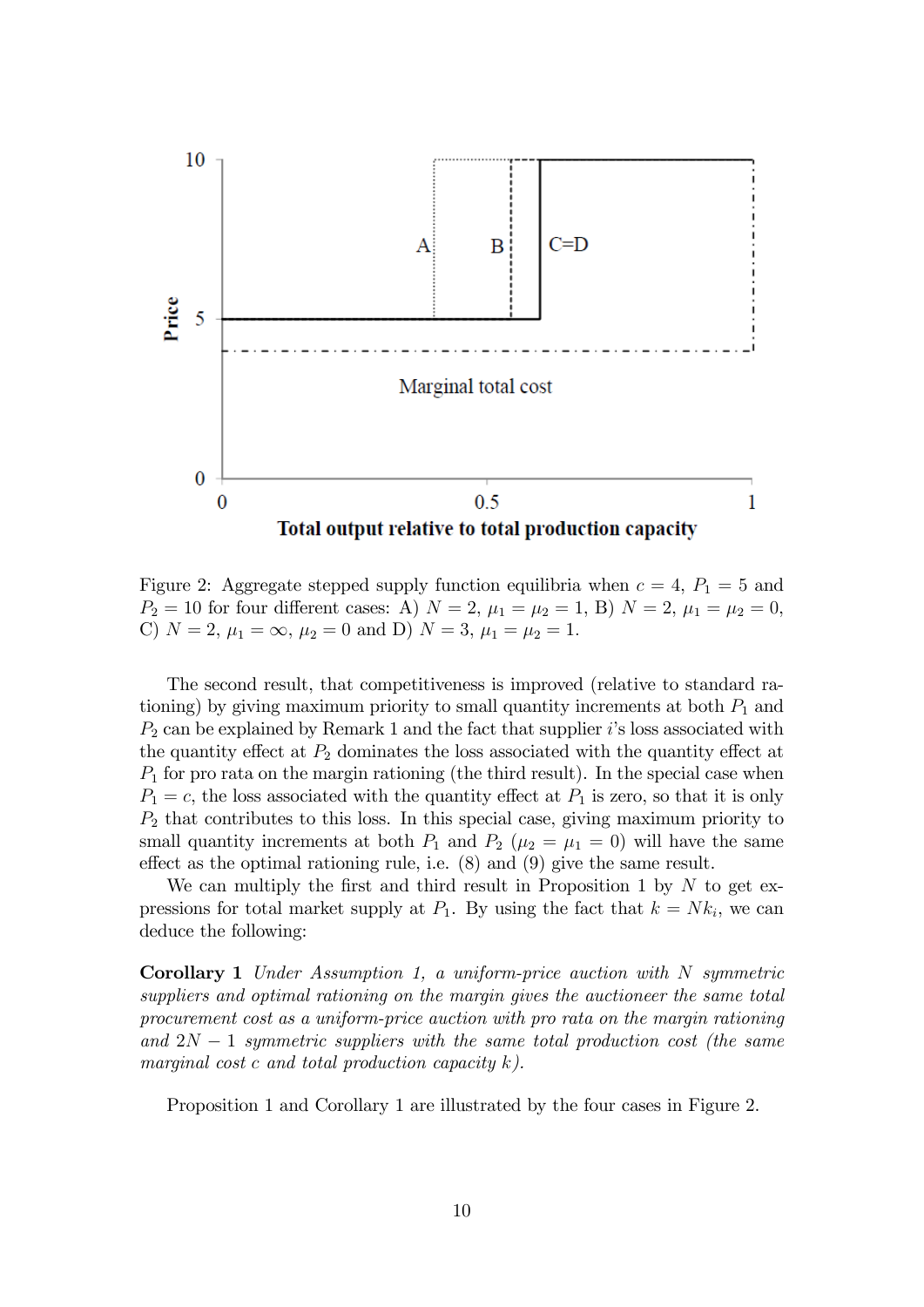#### 3.3 Many price levels

In this section, we analyse the case where supply functions have many steps, so that the difference equation in Lemma 1 can be approximated by a differential equation. A difference equation is said to be consistent with a differential equation, if the difference equation converges to the said differential equation as the number of steps in the supply schedules increases towards inÖnity (Holmberg et al., 2013).

**Lemma 3** For N symmetric suppliers, the discrete first-order condition in Lemma 1 is consistent with the continuous differential equation

$$
-q_i(P_j) + [P_j - C'_i(q_i(P_j))] \left( \frac{1}{(\mu_{j+1} + 1)} + \frac{\mu_j r}{(\mu_j + 1)} \right) (N - 1) q'_i(P_j) = 0 \quad (11)
$$

if  $P_j > C'_i (q_i (P_j))$  and  $\mu_j > 0$ .

In the special case when tick-sizes are constant, i.e.  $r = 1$ , and rationing is proportionate on the margin, i.e.  $\mu_j = 1$ , (11) can be simplified to

$$
-q_i(P_j) + [P_j - C'_i(q_i(P_j))](N-1)q'_i(P_j) = 0,
$$
\n(12)

which is the differential equation of continuous supply function equilibria for symmetric suppliers with inelastic demand (Rudkevich, 1998; Anderson and Philpott, 2002; Holmberg, 2008). This confirms the consistency result in Holmberg et al. (2013) for pro rata on the margin rationing and constant tick-sizes. A comparison of (11) and (12) implies that for constant tick-sizes  $(r = 1)$  and disproportionate rationing on the margin, competitiveness (the number of competitors,  $N - 1$ ) is approximately boosted by the factor

$$
\lambda = \frac{1}{(\mu_{j+1} + 1)} + \frac{\mu_j}{(\mu_j + 1)}
$$
\n(13)

relative to the case with pro rata on the margin rationing. As in the case with two price levels, we note that it is beneficial for competition to use rationing parameters such that  $\mu_j > \mu_{j+1}$ . However, with more price levels, there will be smaller changes in  $\mu_i$  from one price level to the next and a lower pro-competitive effect, if one wants to maintain the same effect on competition at each price level. We can write  $(13)$  in the following form:

$$
\mu_j = \frac{1}{1 + \frac{1}{\mu_{j+1} + 1} - \lambda} - 1.
$$

By setting the competition boosting factor  $\lambda$  to a constant and  $\mu_H = 0$  (the rationing parameter at the highest realized price), we can iteratively solve for  $\mu_i$ for sequentially smaller j, until a non-negative solution of  $\mu_j$  no longer exists. In this way, we can approximately determine for how many steps in a supply function we can maintain  $\lambda$  at the desired level. The results are summarized in Table 1.

We can multiply the differential equation in (11) by  $N$ , so that we get an equation for total supply, and then note the following from Table 1.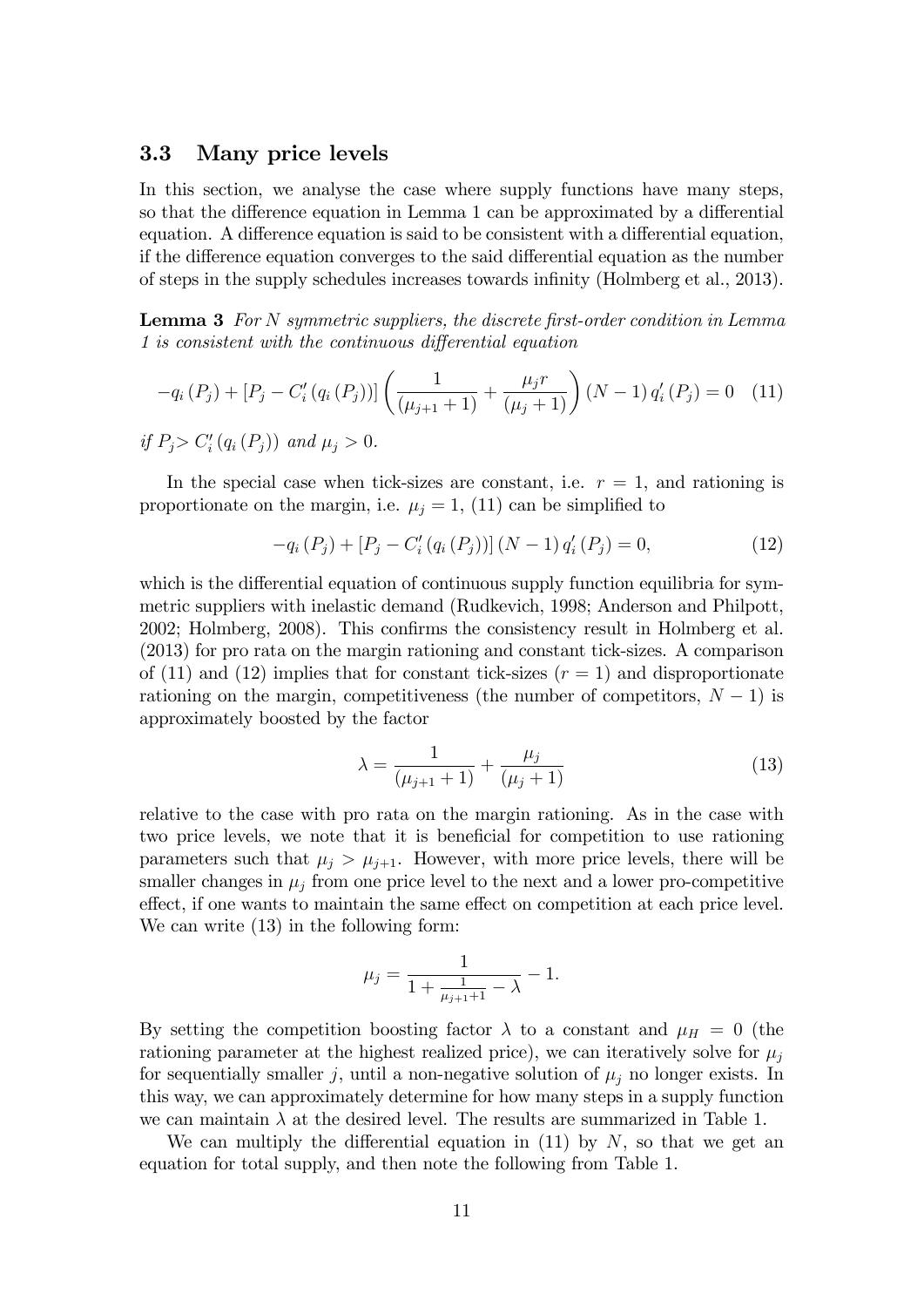Table 1: The competition boosting factor  $\lambda$  and the number of steps in a supply function, for which the factor can be maintained.

| No of steps    | λ              |
|----------------|----------------|
| 1              | $\overline{2}$ |
| $\overline{2}$ | 1.4            |
| 3              | $1.3\,$        |
| 4              | 1.2            |
| 6              | $1.15\,$       |
| 9              | 1.1            |
| 19             | $1.05\,$       |
| 49             | 1.02           |
| 99             | 1.01           |
| 199            | 1.005          |
| 499            | 1.002          |
| 999            | 1.001          |
|                |                |

Remark 2 A uniform-price auction with optimal rationing on the margin and N symmetric suppliers with v steps in each supply function has approximately the same total procurement cost as a uniform-price auction with pro rata on the margin rationing and  $(1+1/v)$   $(N-1) + 1$  symmetric suppliers with the same total production costs and v steps in each supply function.

Even if supply functions have many steps, the auctioneer can still substantially boost competition at the local level by introducing large changes in  $\mu_j$  in an interval with a few price levels, where the auctioneer expects the auction to clear or where the auctioneer is mostly concerned with market competitiveness. We also note the following from Lemma 3:

**Remark 3** If the rationing rule is the same for each price level,  $\mu_i = \mu_{i+1} = \mu$ . but tick-sizes are non-constant, then

- 1. If tick-sizes decrease towards the reservation price  $(r > 1)$ , then the competition boosting factor  $\lambda = \frac{1}{(\mu+1)} + \frac{\mu r}{(\mu+1)}$  increases when the rationing rule gives increased disproportionate priority to large quantity increments at all prices  $(\mu \uparrow)$ .
- 2. If tick-sizes increase towards the reservation price  $(r < 1)$ , then the competition boosting factor  $\lambda = \frac{1}{(\mu+1)} + \frac{\mu r}{(\mu+1)}$  increases when the rationing rule gives increased disproportionate priority to small quantity increments at all prices  $(\mu \downarrow)$ .

The intuition behind this result is that smaller tick-sizes towards the reservation price tend to also decrease the quantity increments, so that supplier  $i$ 's loss associated with the quantity effect at  $P_j$  tends to dominate the loss associated with the quantity effect at  $P_{j+1}$ . The opposite is true if tick-sizes are instead larger towards the reservation price.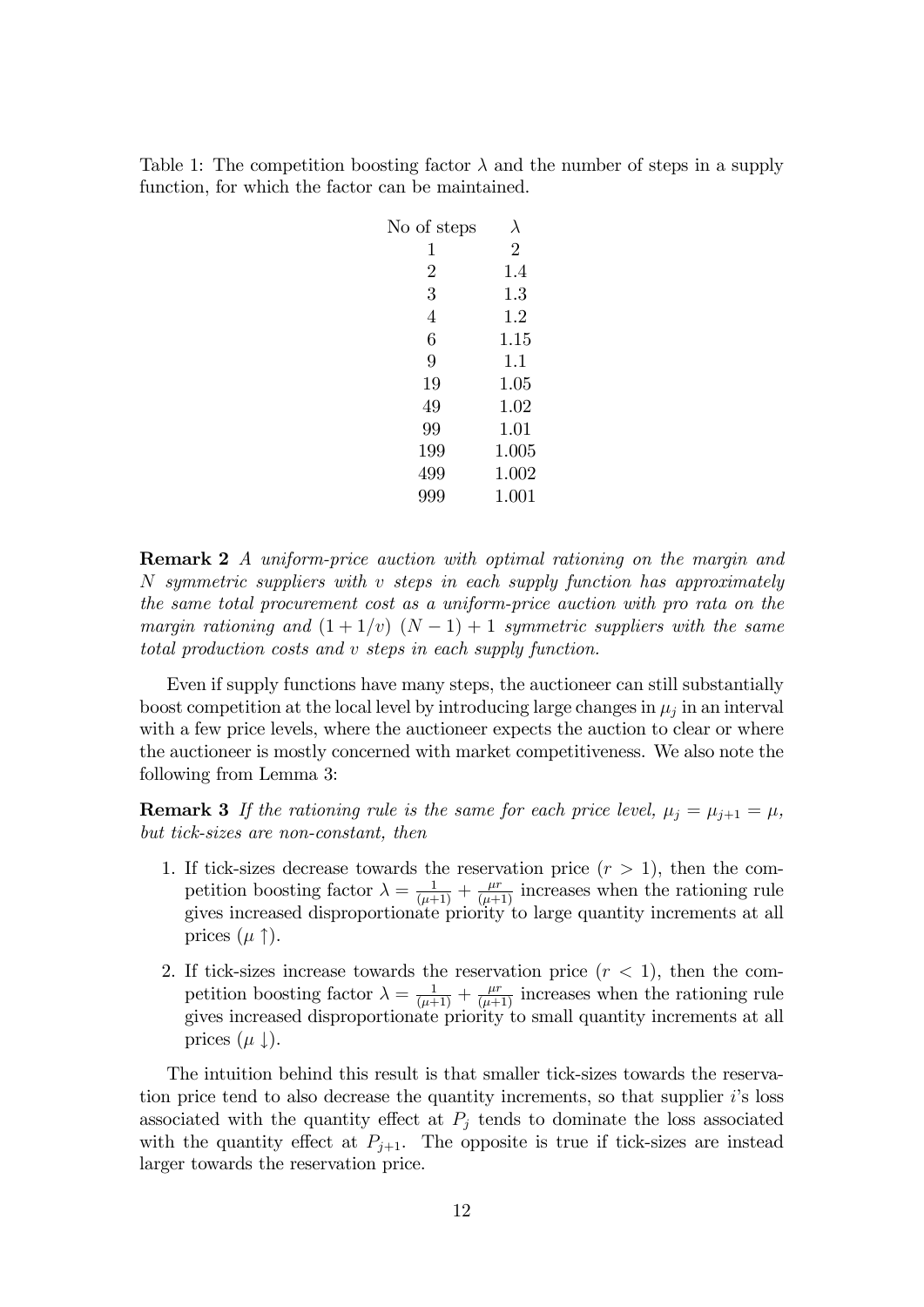### 4 Extensions of the auction design

In the analysed model, each rationing parameter has been tied to a price level, but this may not be optimal in practice. In practice, the bidding format often restricts the number of steps in supply schedules and/or bidders do not always use all allowed steps, because the additional effort required of a supplier to submit another step may not be negligible (Kastl, 2011). In such cases, it should be sufficient to boost competition at bid prices that are used by the supplier, so that a higher boosting factor can be maintained at those fewer prices. In practice, it may therefore be beneficial to have individual rationing parameters for suppliers,  $\mu_j^i$ , where a supplier's parameter could, for example, depend on the step number in its supply function. The auctioneer may also want to weight supplier's unmet supply, in order to avoid that the disproportionate rationing rule favours small or large suppliers, or to optimize rationing for asymmetric bidders. As an example, a supplier's weight  $\omega_i$  could be inversely proportional to its production capacity or maximum offered supply  $S_H^i$ . Thus (2), could be generalized as follows

$$
\frac{ds_i(\varepsilon)}{d\varepsilon} = \frac{\left(\omega_i \left(S_j^i - s_i\left(\varepsilon\right)\right)\right)^{\mu_j^i}}{\sum_{k=1}^N \left(\omega_k \left(S_j^k - s_k\left(\varepsilon\right)\right)\right)^{\mu_j^k}}.
$$

In a more advanced auction, the individual rationing parameters of a supplier may depend on its supply schedule. The auctioneer may, for example, want to set high  $\mu_j^i$  values in price intervals where the quantity increments of supplier i are decreasing and low  $\mu_j^i$  values in price intervals where the quantity increments of supplier *i* are increasing.

It has been shown that tick-sizes can be combined with the rationing rule in order to boost competition. It should be possible to get similar effects with other aspects of the bidding format, such as lot sizes, the distance between permissible quantity levels.

## 5 Conclusions

For an auctioneer, it is beneficial if bidders increase quantity increments at prices far from the reservation price and if bidders decrease their quantity increments near the reservation price. It is shown that such a pro-competitive effect on bids can be achieved with rationing rules that prioritize large marginal quantity increments at clearing prices far from the reservation price and then gives increased priority to small marginal quantity increments at price levels closer to the reservation price. For supply schedules with one step, I show that the optimal use of disproportionate rationing on the margin for a uniform-price auction with N symmetric suppliers gives the auctioneer the same procurement cost as a uniform-price auction with pro rata on the margin rationing and  $2N - 1$  symmetric suppliers with the same total production cost. The pro-competitive effect is smaller for supply schedules with more steps. For supply functions with  $v$  steps, a uniformprice auction with N symmetric suppliers and an optimal use of disproportionate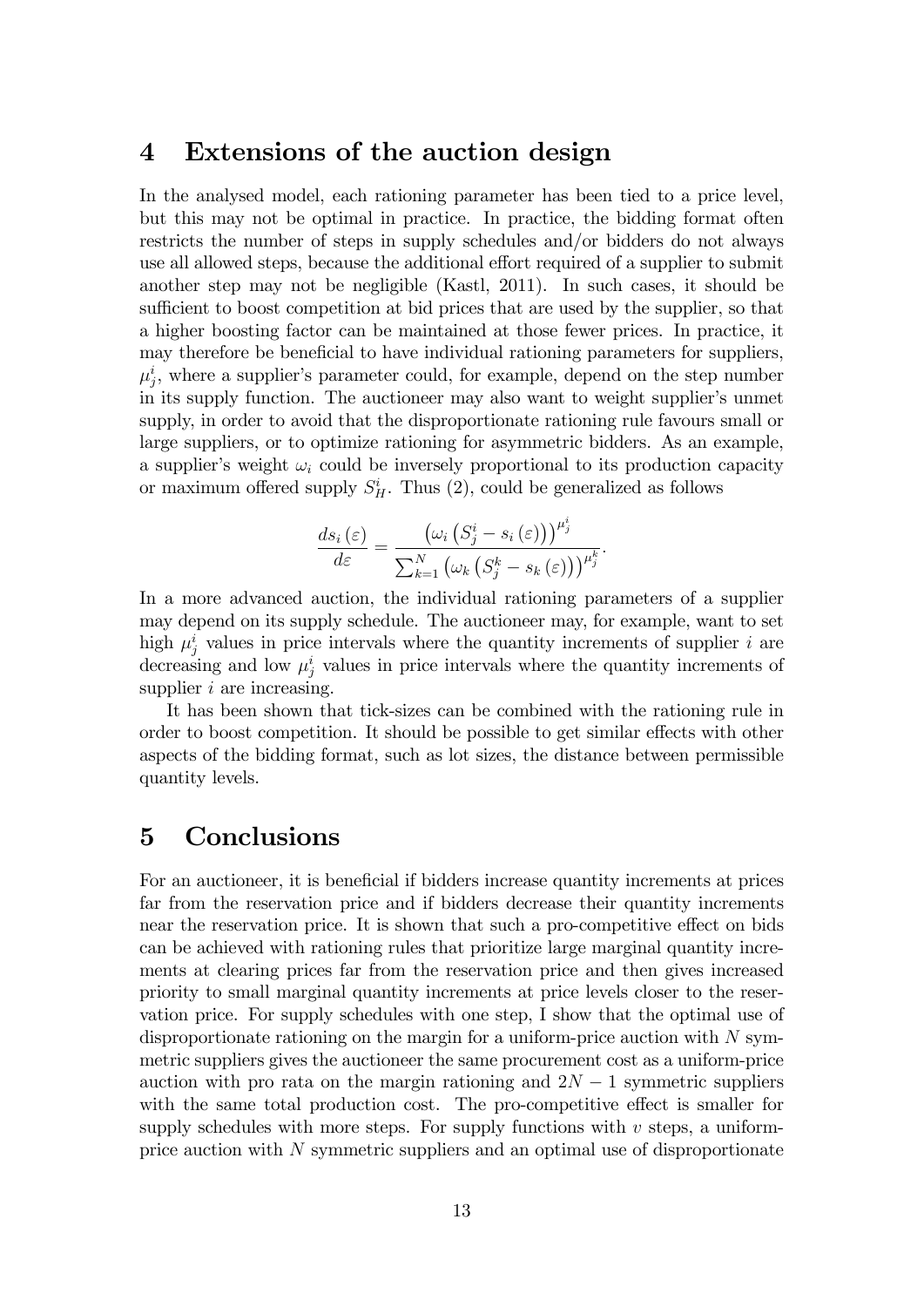rationing on the margin at each step roughly gives the auctioneer the same procurement cost as a uniform-price auction with pro rata on the margin rationing and  $\left(1+\frac{1}{v}\right)(N-1)+1>N$  symmetric suppliers with the same total production cost. However, even if supply functions have many steps, the auctioneer can still substantially boost competition locally by using disproportionate rationing on the margin at a few price levels, where the auctioneer expects the auction to clear or where the auctioneer is mostly concerned with market competitiveness. Forward prices, prices in when-issued markets or clearing prices of previous auctions can be used to predict the clearing price of an auction.

The paper also identifies situations where the competitiveness of the auction can be improved if the same rationing rule is used at all price levels. It is also shown how the bidding format, such as the tick-sizes, can be tailored to create such situations.

The pro-competitive mechanism is almost mechanical, so although my results are derived for costs that are common knowledge, they should qualitatively hold for other standard models of divisible-good auctions.<sup>9</sup> I consider a uniform-price auction, where all accepted bids are paid the marginal price. However, intuitively, similar results should hold for all or most multi-item auctions with nontruthtelling mechanisms<sup>10</sup>, including pay-as-bid auctions.<sup>11</sup> Similarly, the procompetitive mechanism should work also when there is a finite set of permissible quantities, as in practice, so that quantities cannot be continuously varied as in the model. Rationing rules with normalizations of quantity increments with respect to the size of a bidder may improve the performance in auctions with asymmetric bidders. Finally, although the results are derived for a procurement auction with supply-side bidding, analogous results will hold for a sales auction with demand-side bidding as well as for double auctions and exchanges that have both demand-side and supply-side bidding.

The bidding format and parts of the auction software that receives and manages bids can be kept unchanged when implementing a pro-competitive rationing rule, so it should be straightforward to implement it in practice.

### 6 References

Anderson, E., P. Holmberg, A. Philpott (2013). 'Mixed Strategies in Discriminatory Divisible-good Auctions', Rand Journal of Economics 44, pp. 1-32.

<sup>&</sup>lt;sup>9</sup>In the general case, costs would be asymmetric information. Costs (values in sales auctions) can, for example, be private (Reny, 1999) or affiliated information (Ausubel and Cramton, 1996; Vives, 2011). One extreme case of affiliated costs is when costs are common but uncertain (Hortacsu and McAdams, 2010; Wang and Zender, 2002; Wilson, 1979).

 $10\,\text{Vickrey}$  (1961), Clarke (1971), Groves (1973) and Ausubel (2004) introduce auctions that give bidders incentives to bid their true cost, so a rationing rule would not be able to improve competition in such auctions.

<sup>&</sup>lt;sup>11</sup>Pay-as-bid (or discriminatory) auctions are used in many treasury auctions and some electricity markets around the world. They have been analysed by Anderson et al. (2013), Ausubel et al. (2014), Fabra et al. (2006), Holmberg (2009), Hortacsu and McAdams (2010), Kastl (2012) and Wang and Zender (2002).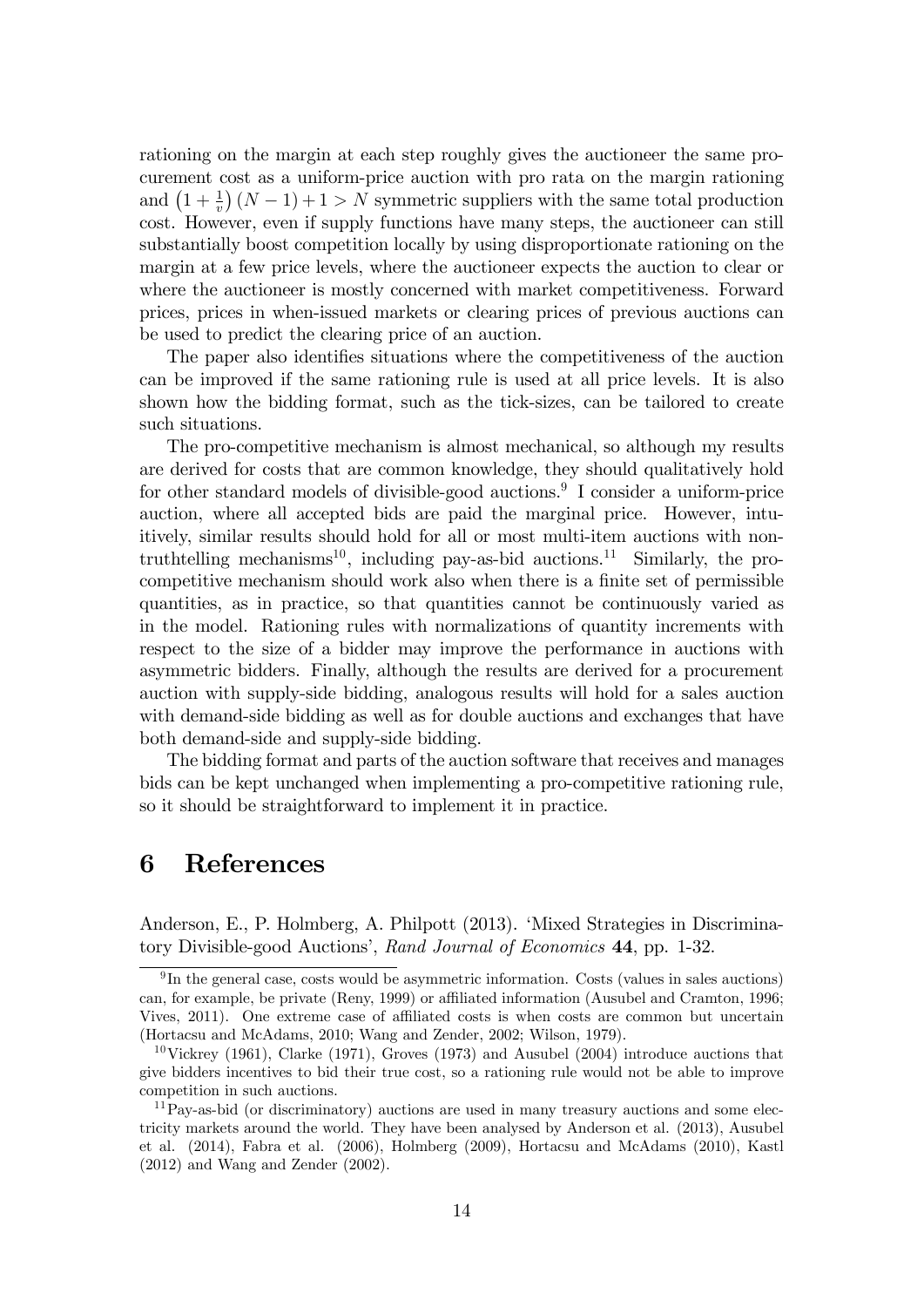Anderson, E. J. and X. Hu (2008). ëFinding Supply Function Equilibria with Asymmetric Firms', *Operations Research* 56(3), pp. 697-711.

Anderson, E.J. and A. B. Philpott (2002). 'Using supply functions for offering generation into an electricity market', Operations Research  $50$  (3), pp. 477-489.

Ausubel, L., P. Cramton, M. Pycia, M. Rostek and M. Weretka (2014). ëDemand reduction and inefficiency in multi-unit auctions', Working Paper, Department of Economics, University of California, Los Angeles.

Ausubel, L. (2004). 'An Efficient Ascending-Bid Auction for Multiple Objects', American Economic Review 94(5), pp. 1452-1475.

Budish, E., P. Cramton and J. Shim (2013), ëThe High-Frequency Trading Arms Race: Frequent Batch Auctions as a Market Design Response', Working Paper, Booth School of Business, University of Chicago.

Clarke, E. (1971). 'Multipart Pricing of Public Goods', *Public Choice*  $11(1)$ , pp. 17–33.

Deneckere, R. and D. Kovenock (1996). 'Bertrand-Edgeworth duopoly with unit cost asymmetry', *Economic Theory* 8, pp. 1-25.

Fabra, N., von der Fehr, N-H. M., Harbord, D. (2006). ëDesigning Electricity Auctions', RAND Journal of Economics  $37(1)$ , pp. 23-46.

Field, J. and J. Large (2012). 'Pro-Rata Matching in One-Tick Markets'. Mimeo.

Green, R.J. and D.M. Newbery (1992). 'Competition in the British Electricity Spot Market', *Journal of Political Economy* **100** (5), pp. 929-53.

Gresik, T. A. (2001). 'Rationing rules and European Central Bank auctions', Journal of International Money and Finance 20(6), pp. 793-808.

Groves, T.  $(1973)$ . The entives in Teams', *Econometrica* 41  $(4)$ , pp. 617–631.

Holmberg, P. 2008. Unique supply function equilibrium with capacity constraints', Energy Economics 30, 148–172.

Holmberg, P. (2009). 'Supply Function Equilibria of Pay-as-Bid Auctions'. Journal of Regulatory Economics 36, pp. 154-177.

Holmberg, P., D. Newbery (2010). The supply function equilibrium and its policy implications for wholesale electricity auctions', Utilities Policy  $18(4)$ , pp.  $209 - 226$ .

Holmberg, P., D. Newbery, D. Ralph (2013), 'Supply Function Equilibria: Step functions and continuous representations', Journal of Economic Theory  $148(4)$ , pp.  $1509-1551$ .

Hortacsu, A. and McAdams, D. 2010. 'Mechanism Choice and Strategic Bidding in Divisible Good Auctions: An Empirical Analysis of the Turkish Treasury Auction Market', Journal of Political Economy 118, pp. 833-865.

Hortacsu, A. and S. Puller (2008). ëUnderstanding Strategic Bidding in Multi-Unit Auctions: A Case Study of the Texas Electricity Spot Market', Rand Journal of Economics 39 (1), pp. 86-114.

Jackson, M. and Swinkels, J., (1999). 'Existence of equilibrium in auctions and discontinuous Bayesian games: Endogenous and incentive compatible sharing rules'. Mimeo.

Kastl, J. (2011). ëDiscrete Bids and Empirical Inference in Divisible Good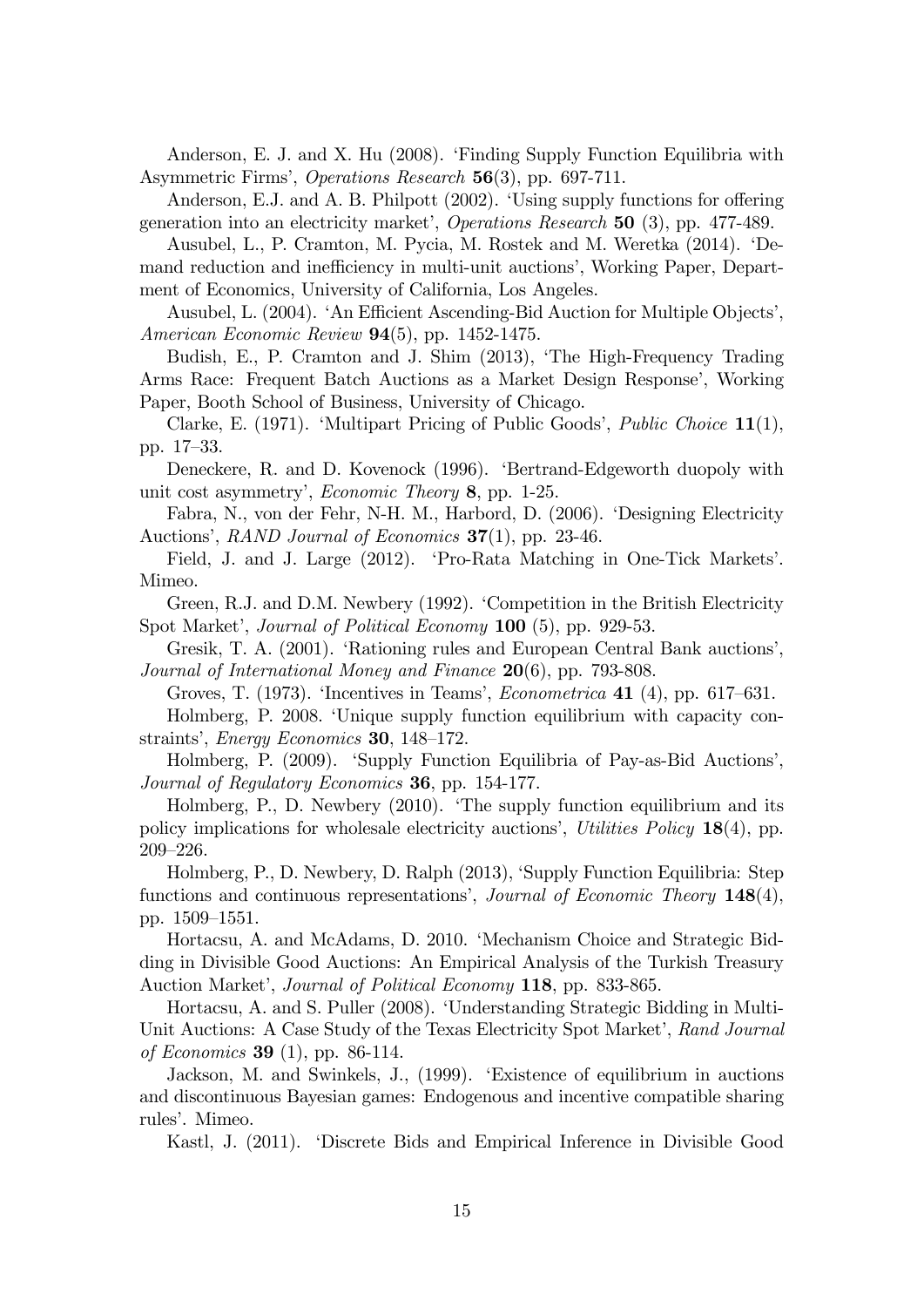Auctions', Review of Economic Studies 78, pp. 978-1014.

Kastl, J., 2012. 'On the properties of equilibria in private value divisible good auctions with constrained bidding', Journal of Mathematical Economics  $48(6)$ , pp. 339-352.

Klemperer, P. D. and M.A. Meyer, (1989). 'Supply Function Equilibria in Oligopoly under Uncertaintyí, Econometrica 57 (6), pp. 1243-1277.

Kremer, I and K.G. Nyborg (2004). ëDivisible Good Auctions: The Role of Allocation Rules', *RAND Journal of Economics* 35, pp. 147–159.

Kweik, M. and Schenone, C. (2000). 'Underpricing and rationing in share auctions'. Mimeo.

Lehmann, B.N. and Modest, D.M. (1994). 'Trading and Liquidity on the Tokyo Stock Exchange: A Bird's Eye View', The Journal of Finance  $49(3)$ , pp.  $951-984$ .

McAdams, D. (2000). 'Collusive-seeming equilibria" in the uniform-price auction'. Mimeo.

Reny, P. (1999). 'On the existence of pure and mixed strategy Nash equilibria in discontinuous games', *Econometrica*  $67$ , pp. 1029–1056.

Rudkevich, A., M. Duckworth and R. Rosen (1998). 'Modelling electricity pricing in a deregulated generation industry: The potential for oligopoly pricing in poolco', The Energy Journal  $19$  (3), pp. 19-48, 1998.

Saez, Y., D. Quintana, P. Isasi and A. Mochon (2007). Effects of a rationing rule on the Ausubel auction: A genetic algorithm implementation', *Computational Intelligence* **23** (2), pp. 221–235.

Simon, L., Zame, W. (1990). ëDiscontinuous games and endogenous sharing rules', *Econometrica* 58, 861–872.

Sioshansi, R. and S. Oren (2007). ëHow Good are Supply Function Equilibrium Models: An Empirical Analysis of the ERCOT Balancing Market', Journal of Regulatory Economics 31 (1), pp. 1-35.

Vickrey, W. (1961). ëCounterspeculation, Auctions, and Competitive Sealed Tenders', The Journal of Finance  $16(1)$ , pp. 8–37.

Vives, X. (2011). Strategic supply function competition with private information', *Econometrica* **79**(6), pp. 1919–1966.

Wang, J. J. D., J.F. Zender (2002). 'Auctioning divisible goods', *Economic* Theory 19, pp.  $673-705$ .

Wilson, R. (1979). 'Auctions of Shares', Quarterly Journal of Economics 93(4), pp. 675-689.

Wolak, F.A. (2007). 'Quantifying the Supply-Side Benefits from Forward Contracting in Wholesale Electricity Markets', Journal of Applied Econometrics 22, pp. 1179-1209.

# Appendix

First, we verify that the special case when  $\mu_j = 1$  corresponds to pro rata on the margin rationing at the price level  $P_j$ .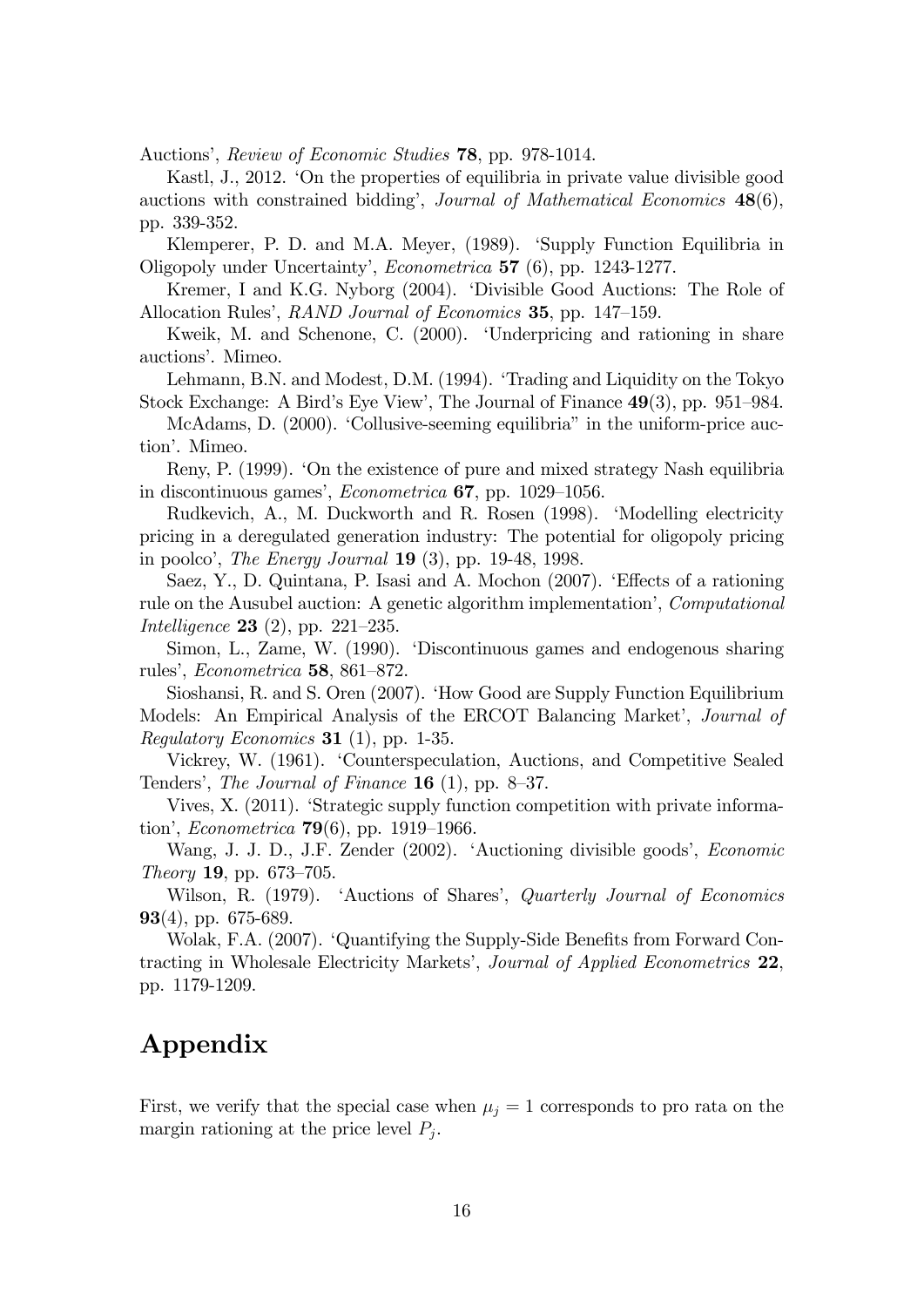**Lemma 4** The auction has pro rata on the margin rationing at the price level  $P_i$ when  $\mu_i = 1$ .

**Proof.** We can use the identities  $\sum_{k=1}^{N} s_k (\varepsilon) \equiv \varepsilon$  and  $\sum_{k=1}^{N} S_j^k \equiv S_j$  to simplify and then solve (2) when  $\mu_i = 1$ :

$$
\frac{\frac{ds_i(\varepsilon)}{d\varepsilon}}{\frac{s_i(\varepsilon)}{s_j-\varepsilon}} + \frac{s_i(\varepsilon)}{(S_j-\varepsilon)^2} = \frac{S_j^i}{(S_j-\varepsilon)^2}.
$$

It now follows from the product rule and integration that:

$$
\frac{d}{d\varepsilon} \left( \frac{s_i(\varepsilon)}{S_j - \varepsilon} \right) = \frac{S_j^i}{(S_j - \varepsilon)^2}
$$

$$
\frac{s_i(\varepsilon)}{S_j - \varepsilon} - \frac{s_i(S_{j-1})}{S_j - S_{j-1}} = \frac{S_j^i}{S_j - \varepsilon} - \frac{S_j^i}{S_j - S_{j-1}}
$$

:

It now follows from (1) that:

$$
s_i(\varepsilon) = S_j^i - \frac{\Delta S_j^i (S_j - \varepsilon)}{\Delta S_j} = S_{j-1}^i + \frac{\Delta S_j^i (\varepsilon - S_{j-1})}{\Delta S_j},
$$

which is identical to the accepted supply of a supplier in a uniform-price auction with pro rata on the margin rationing (Holmberg et al., 2013) when demand is inelastic.

The following statement ensures that there is a unique allocation under disproportionate rationing. Note that rationing is never required at price levels where no supplier has a quantity increment.

Lemma 5 For a given set of non-decreasing stepped supply functions S, such that  $S_j^k > S_{j-1}^k$  for at least one supplier  $k \in \{1, \ldots, N\}$ , there exists a unique rationing allocation at price  $P_j$ , defined by the initial value problem (1) and (2). This unique solution satisfies  $s_i(\varepsilon) \leq S_j^i = s_i(S_j)$  and  $s_i'(\varepsilon) \geq 0$  for  $\varepsilon \in [S_{j-1}, S_j)$ and  $\forall i \in \{1, \ldots, N\}.$ 

**Proof.** We have  $S_j^i \geq S_{j-1}^i = s_i (S_{j-1})$ . Thus, it follows from (2) that  $s_i'(\varepsilon) \geq 0$ when  $s_i(\varepsilon) < S_j^i$  and that  $s_i'(\varepsilon) = 0$  when  $s_i(\varepsilon) = S_j^i$ , as long as there is some supplier  $k \in \{1, \ldots, N\}$  with  $s_k(\varepsilon) < S_j^k$ . There must be at least one such supplier for  $\varepsilon \in [S_{j-1}, S_j)$ , otherwise we would get the contradiction that  $S_j \leq s(\varepsilon) = \varepsilon$ for some  $\varepsilon \in [S_{j-1}, S_j)$ . We also note that the right-hand side of  $(2)$  is Lipschitz continuous in the interval  $[S_{j-1}, \varepsilon^*]$  for any  $\varepsilon^* \in [S_{j-1}, S_j)$ , so it follows from the Picard–Lindelöf theorem that the initial value problem has a unique solution in the interval  $[S_{j-1}, S_j]$ .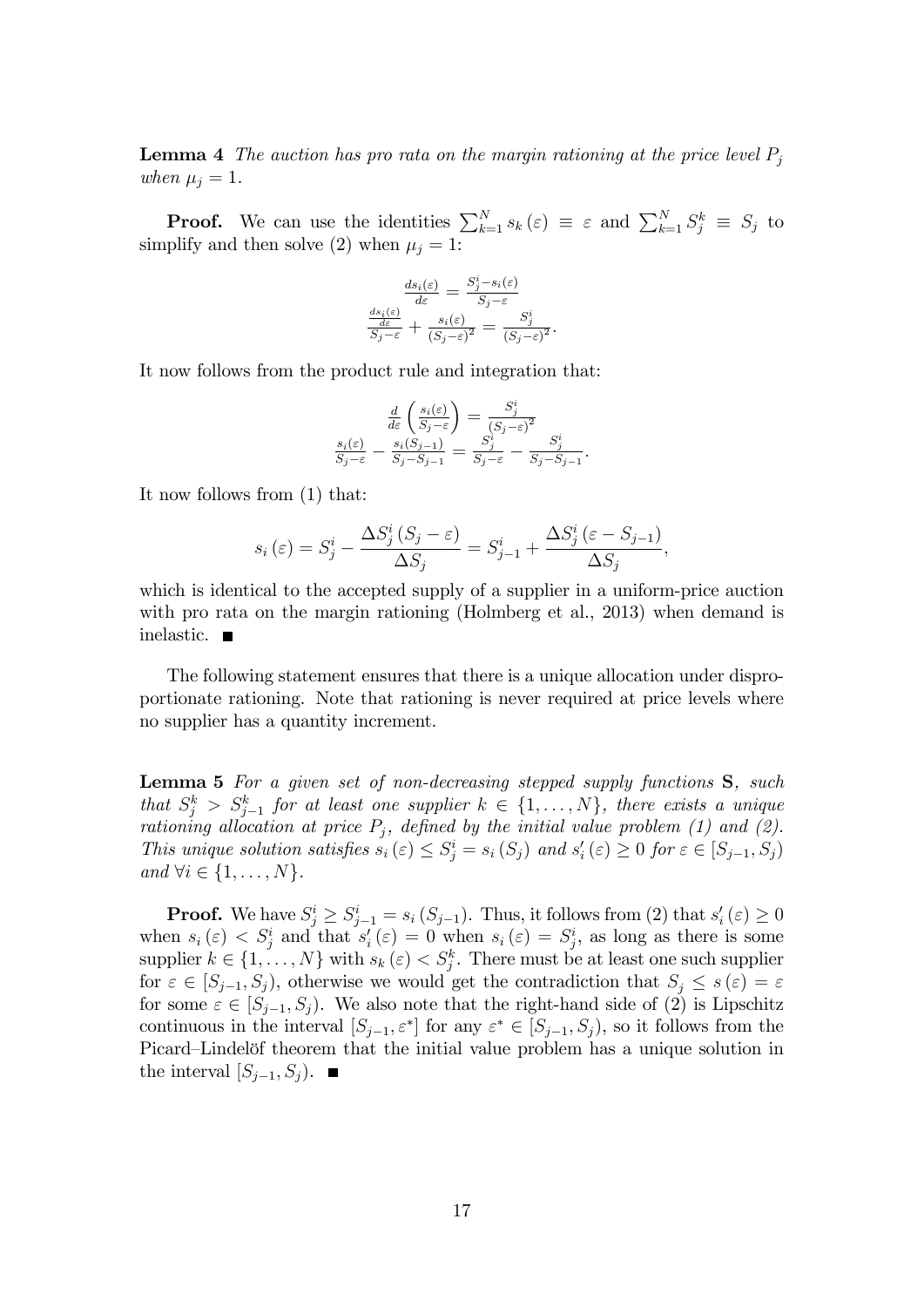#### 6.1 A.1 First-order conditions

From the properties of the sharing rule, it is now possible to derive a first-order condition for the optimal supply schedule of a supplier.

**Lemma 6** The first-order condition for supplier i's optimal output at price  $P_j$  is:

$$
\frac{\partial E(\pi_i)}{\partial S_j^i} = -\Delta P_{j+1} S_j^i g(S_j)
$$
  
+ 
$$
\int_{S_{j-1}}^{S_j} [P_j - C_i'(s_i(\varepsilon))] \frac{\partial s_i(\varepsilon)}{\partial S_j^i} g(\varepsilon) d\varepsilon + \int_{S_j}^{S_{j+1}} [P_{j+1} - C_i'(s_i(\varepsilon))] \frac{\partial s_i(\varepsilon)}{\partial S_j^i} g(\varepsilon) d\varepsilon = 0.
$$
(14)

**Proof.** The accepted supply of supplier i only depends on  $S_j^i$  for  $\varepsilon \in [S_{j-1}, S_j)$ when the clearing price is  $P_j$  and for outcomes  $\varepsilon \in [S_j, S_{j+1})$  when the clearing price is  $P_{j+1}$ . The contribution to the expected profit from outcomes  $\varepsilon \in [S_{j-1}, S_j]$ is given by:

$$
E_j^i = \int\limits_{S_{j-1}}^{S_j} [P_j s_i(\varepsilon) - C_i(s_i(\varepsilon))] g(\varepsilon) d\varepsilon,
$$

so

$$
\frac{\partial E_j^i}{\partial S_j^i} = [P_j s_i(S_j) - C_i(s_i(S_j))]g(S_j) + \int_{S_{j-1}}^{S_j} [P_j - C_i'(s_i(\varepsilon))] \frac{\partial s_i(\varepsilon)}{\partial S_j^i} g(\varepsilon) d\varepsilon. \tag{15}
$$

The contribution to the expected profit from outcomes  $\varepsilon \in [S_j, S_{j+1})$  is given by:

$$
E_{j+1}^{i} = \int_{S_j}^{S_{j+1}} [P_{j+1} s_i(\varepsilon) - C_i(s_i(\varepsilon))] g(\varepsilon) d\varepsilon,
$$

so

$$
\frac{\partial E_{j+1}^i}{\partial S_j^i} = -[P_{j+1} s_i(S_j) - C_i(s_i(S_j))]g(S_j) + \int\limits_{S_j}^{S_{j+1}} [P_{j+1} - C'_i(s_i(\varepsilon))] \frac{\partial s_i(\varepsilon)}{\partial S_j^i} g(\varepsilon) d\varepsilon. \tag{16}
$$

Summing the contributions from (15) and (16) establishes the result in (14).

In this paper, I will focus on characterizing symmetric Nash equilibria. Thus, I want to find the optimal response of a supplier i when its  $N-1$  competitors submit identical bids. It follows from (14) that the optimal stepped supply function is to a large extent determined by how supplier i's accepted supply  $s_i(\varepsilon)$  depends on its supply function. The following Lemma specifies this dependence when the supplier's  $N - 1$  competitors submit identical bids.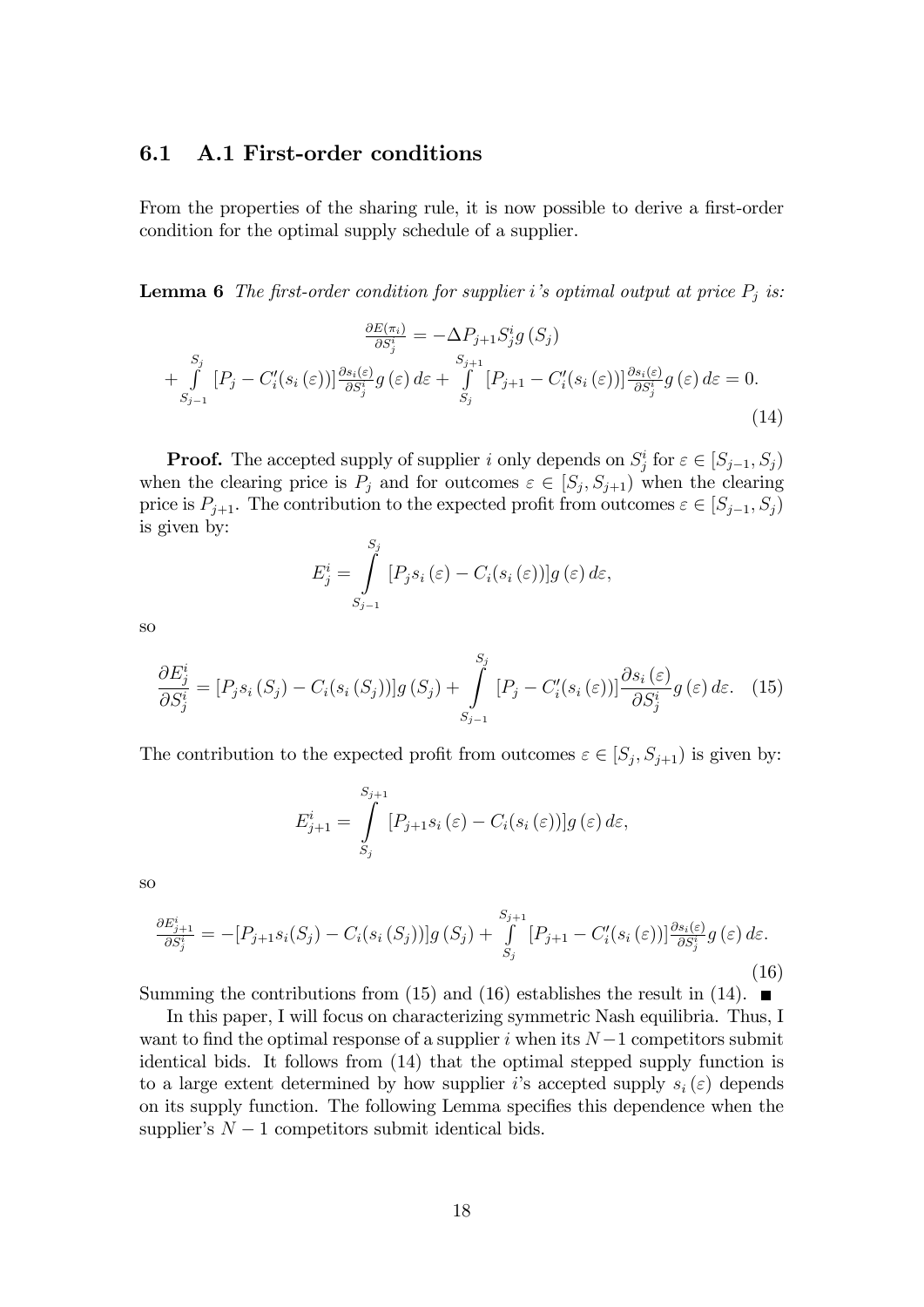**Lemma 7** For  $N$  symmetric producers we have that :

$$
\frac{\partial s_i(\varepsilon)}{\partial S_j^i}\bigg|_{S_j^i = \frac{S_j}{N}} = \begin{cases} \frac{(N-1)}{N} \left(1 - \frac{(S_j - \varepsilon)^{\mu_j}}{(\Delta S_j)^{\mu_j}}\right) & \text{if } \varepsilon \in [S_{j-1}, S_j] \\ \frac{(N-1)(S_{j+1} - \varepsilon)^{\mu_{j+1}}}{N(\Delta S_{j+1})^{\mu_{j+1}}} & \text{if } \varepsilon \in [S_j, S_{j+1}) \\ 0 & \text{otherwise} \end{cases}
$$

**Proof.** For fixed  $S_k^i \ \forall k \neq j$ , increasing  $S_j^i$  will increase producer i's quantity increment at the price  $p_j$  and decrease its quantity increment at the price  $p_{j+1}$ . The quantity increments and the offered supply at all other price levels will remain unchanged. Thus, a change in  $S_j^i$  will only influence the accepted supply for outcomes  $\varepsilon \in [S_{j-1}, S_j)$  when the clearing price is  $p_j$  and outcomes  $\varepsilon \in [S_j, S_{j+1})$ when the clearing price is  $p_{j+1}$ . Let  $u_{ki}(\varepsilon) = \frac{\partial s_k(\varepsilon)}{\partial S_j^i}$  and first consider  $\varepsilon \in (S_{j-1}, S_j)$ . It follows from (2) that

$$
u'_{ii}(\varepsilon) = \frac{\mu_j (1 - u_{ii}(\varepsilon)) (S_j^i - s_i(\varepsilon))^{\mu_j - 1}}{\sum_{k=1}^N (S_j^k - s_k(\varepsilon))^{\mu_j}} - \frac{\mu_j (S_j^i - s_i(\varepsilon))^{\mu_j} (1 - u_{ii}(\varepsilon)) (S_j^i - s_i(\varepsilon))^{\mu_j - 1}}{\left[\sum_{k=1}^N (S_j^k - s_k(\varepsilon))^{1} \right]^2} - \frac{\mu_j (S_j^i - s_i(\varepsilon))^{\mu_j} \sum_{k \neq i}^N (-u_{ki}(\varepsilon)) (S_j^k - s_k(\varepsilon))^{\mu_j - 1}}{\left[\sum_{k=1}^N (S_j^k - s_k(\varepsilon))^{1} \right]^2}.
$$

Symmetry, i.e.  $S_j^i = S_j^k$ , yields

$$
u'_{ii}(\varepsilon) = \frac{\mu_j \left(1 - u_{ii}(\varepsilon)\right)}{N\left(S_j^i - s_i(\varepsilon)\right)} - \frac{\mu_j \left(1 - u_{ii}(\varepsilon)\right)}{N^2\left(S_j^i - s_i(\varepsilon)\right)} + \frac{\mu_j \sum_{k \neq i}^N u_{ki}(\varepsilon)}{N^2\left(S_j^i - s_i(\varepsilon)\right)}.
$$
 (17)

Notice that  $\sum_{k=1}^{N} s_k (\varepsilon) \equiv \varepsilon$  and accordingly  $\sum_{k=1}^{N} u_{ki} (\varepsilon) \equiv 0$ . Thus, we can write (17) as follows:

$$
u'_{ii}(\varepsilon) = \frac{\mu_j (1 - u_{ii}(\varepsilon))}{N (S_j^i - s_i(\varepsilon))} - \frac{\mu_j}{N^2 (S_j^i - s_i(\varepsilon))}
$$
  
= 
$$
\frac{\mu_j ((N-1)/N - u_{ii}(\varepsilon))}{S_j - \varepsilon},
$$

where  $S_j = NS_j^i$ . Hence,

$$
(S_j - \varepsilon) u'_{ii}(\varepsilon) + \mu_j u_{ii}(\varepsilon) = \mu_j (N - 1) / N.
$$

We solve this differential equation by means of an integrating factor. Multiplying all terms by  $\frac{1}{(S_j-\varepsilon)^{\mu_j+1}}$  yields:

$$
\frac{u'_{ii}(\varepsilon)}{(S_j-\varepsilon)^{\mu_j}}+\frac{\mu_j u_{ii}(\varepsilon)}{(S_j-\varepsilon)^{\mu_j+1}}=\frac{\mu_j (N-1)/N}{(S_j-\varepsilon)^{\mu_j+1}}.
$$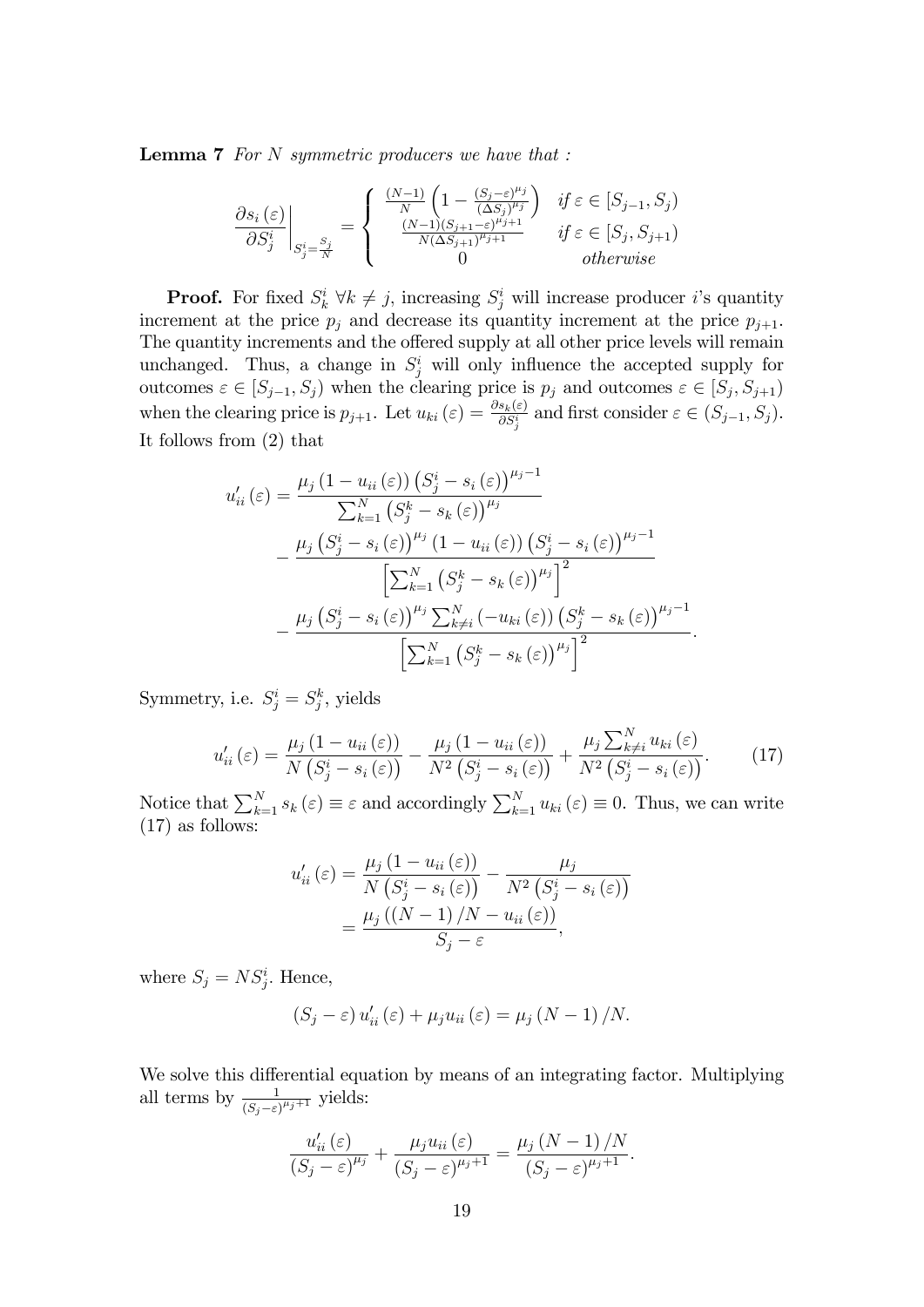By means of the product rule, we get

$$
\frac{d}{d\varepsilon}\frac{u_{ii}(\varepsilon)}{(S_j-\varepsilon)^{\mu_j}}=\frac{d}{d\varepsilon}\frac{(N-1)/N}{(S_j-\varepsilon)^{\mu_j}},
$$

so that

$$
\frac{u_{ii}(\varepsilon)}{(S_j-\varepsilon)^{\mu_j}}-\frac{u_{ii}(S_{j-1})}{(S_j-S_{j-1})^{\mu_j}}=\frac{(N-1)/N}{(S_j-\varepsilon)^{\mu_j}}-\frac{(N-1)/N}{(S_j-S_{j-1})^{\mu_j}}.
$$

We have  $u_{ii} (S_{j-1}) = 0$ , so

$$
\frac{\partial s_i(\varepsilon)}{\partial S_j^i} = u_{ii}(\varepsilon) = \frac{(N-1)}{N} \left( 1 - \frac{(S_j - \varepsilon)^{\mu_j}}{(\Delta S_j)^{\mu_j}} \right) \text{ if } \varepsilon \in (S_{j-1}, S_j) .
$$

Now, we will repeat the same procedure for the interval  $\varepsilon \in (S_j, S_{j+1})$  when the price is  $p_{j+1}$ . Again, let  $u_{ki}(\varepsilon) = \frac{\partial s_k(\varepsilon)}{\partial S_j^i}$ . In this interval, we have (compare with  $(2)$  $\sim$  11

$$
s'_{i}(\varepsilon) = \frac{\left(S_{j+1}^{i} - s_{i}(\varepsilon)\right)^{\mu_{j+1}}}{\sum_{k=1}^{N} \left(S_{j+1}^{k} - s_{k}(\varepsilon)\right)^{\mu_{j+1}}}.
$$

Thus

$$
u'_{ii}(\varepsilon) = -\frac{\mu_{j+1} u_{ii}(\varepsilon) \left(S_{j+1}^i - s_i(\varepsilon)\right)^{\mu_{j+1}-1}}{\sum_{k=1}^N \left(S_{j+1}^k - s_k(\varepsilon)\right)^{\mu_{j+1}}} + \frac{\left(S_{j+1}^i - s_i(\varepsilon)\right)^{\mu_{j+1}} \sum_{k=1}^N u_{ki}(\varepsilon) \mu_{j+1} \left(S_{j+1}^k - s_k(\varepsilon)\right)^{\mu_{j+1}-1}}{\left[\sum_{k=1}^N \left(S_{j+1}^k - s_k(\varepsilon)\right)^{\mu_{j+1}}\right]^2}.
$$

Symmetry implies that

$$
u'_{ii}(\varepsilon) = -\frac{\mu_{j+1} u_{ii}(\varepsilon)}{N(S_{j+1}^i - s_i(\varepsilon))} + \frac{\mu_{j+1} \sum_{k=1}^N u_{ki}(\varepsilon)}{N^2(S_{j+1}^i - s_i(\varepsilon))}.
$$

As before,  $\sum_{k=1}^{N} s_k(\varepsilon) \equiv \varepsilon$  implies that  $\sum_{k=1}^{N} u_{ki}(\varepsilon) \equiv 0$ , so

$$
u'_{ii}(\varepsilon) = \frac{-\mu_{j+1}u_{ii}(\varepsilon)}{S_{j+1} - \varepsilon},
$$

where  $S_{j+1} = NS_{j+1}^i$ . Hence,

$$
(S_{j+1} - \varepsilon) u'_{ii}(\varepsilon) + \mu_{j+1} u_{ii}(\varepsilon) = 0.
$$

As above, we solve this differential equation by means of an integrating factor. Multiplying all terms by  $\frac{1}{(S_{j+1}-\varepsilon)^{\mu_{j+1}+1}}$  yields:

$$
\frac{u'_{ii}(\varepsilon)}{(S_{j+1}-\varepsilon)^{\mu_{j+1}}} + \frac{\mu_{j+1}u_{ii}(\varepsilon)}{(S_{j+1}-\varepsilon)^{\mu_{j+1}+1}} = 0.
$$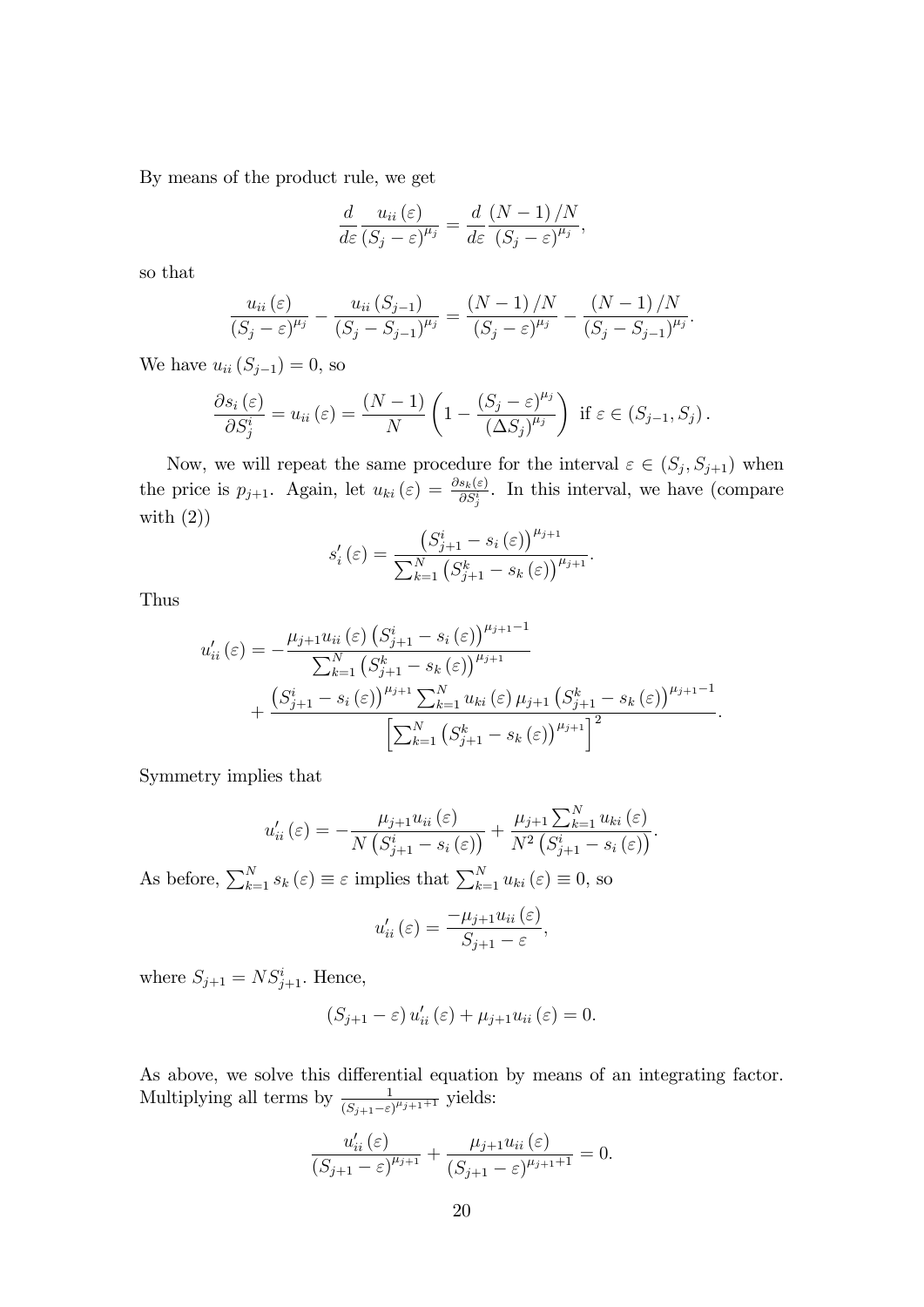Thus, it follows from the product rule that

$$
\frac{d}{d\varepsilon}\frac{u_{ii}\left(\varepsilon\right)}{\left(S_{j+1}-\varepsilon\right)^{\mu_{j+1}}}=0,
$$

so that

$$
\frac{u_{ii}(\varepsilon)}{(S_{j+1}-\varepsilon)^{\mu_{j+1}}} = \frac{u_{ii}(S_j)}{(S_{j+1}-S_j)^{\mu_{j+1}}},\tag{18}
$$

where  $u_{ii} (S_j)$  can be determined from the relation

$$
1 = \frac{dS_j^i}{dS_j^i} = \frac{ds_i(S_j)}{dS_j^i} = u_{ii}(S_j) + s_i'(S_j)\frac{dS_j}{dS_j^i}.
$$

We have  $s'_{i}(S_{j}) = s'_{i}(\varepsilon) = \frac{1}{N}$  due to symmetry and  $\frac{dS_{j}}{dS_{j}^{i}} = 1$ , so

$$
u_{ii}(S_j) = 1 - \frac{1}{N} = \frac{N-1}{N}.
$$

Now, it follows from (18) that

$$
\frac{\partial s_i(\varepsilon)}{\partial S_j^i} = u_{ii}(\varepsilon) = \frac{(N-1)\left(S_{j+1} - \varepsilon\right)^{\mu_{j+1}}}{N\left(\Delta S_{j+1}\right)^{\mu_{j+1}}} \text{ if } \varepsilon \in (S_j, S_{j+1})\,.
$$

Finally, we note that  $\frac{\partial s_i(\varepsilon)}{\partial S_j^i}$  is continuous at the points  $\varepsilon = S_j$  and  $\varepsilon = S_{j+1}$ . We can now conclude the following from Lemma 6 and Lemma 7 above.

**Corollary 2** The first-order condition of a market with  $N$  symmetric suppliers is given by:

$$
\frac{\partial E(\pi_i)}{\partial S_j^i} = -\Delta P_{j+1} S_j^i g(S_j)
$$
  
+
$$
\frac{(N-1)}{N} \int_{S_{j-1}}^{S_j} [P_j - C_i'(s_i(\varepsilon))] \left(1 - \frac{(S_j - \varepsilon)^{\mu_j}}{(\Delta S_j)^{\mu_j}}\right) g(\varepsilon) d\varepsilon
$$
  
+
$$
\frac{(N-1)}{N(\Delta S_{j+1})^{\mu_{j+1}}} \int_{S_j}^{S_{j+1}} [P_{j+1} - C_i'(s_i(\varepsilon))] (S_{j+1} - \varepsilon)^{\mu_{j+1}} g(\varepsilon) d\varepsilon = 0.
$$
 (19)

We are now able to prove the first-order condition presented in the main text. Proof. (Lemma 1) This follows from Corollary 2 in Appendix and the substitutions  $u = \frac{S_j - \varepsilon}{\Delta S}$  $rac{S_j-\varepsilon}{\Delta S_j}$  and  $u = \frac{S_{j+1}-\varepsilon}{\Delta S_{j+1}}$  $\frac{\Delta S_{j+1}}{\Delta S_{j+1}}$ , respectively.

The first-order condition can be solved as follows.

Proof. (Lemma 2) We have

$$
\int_{0}^{1} (1 - u^{\mu_j}) du = \left[ u - \frac{u^{\mu_j + 1}}{\mu_j + 1} \right]_{0}^{1} = \frac{\mu_j}{\mu_j + 1}
$$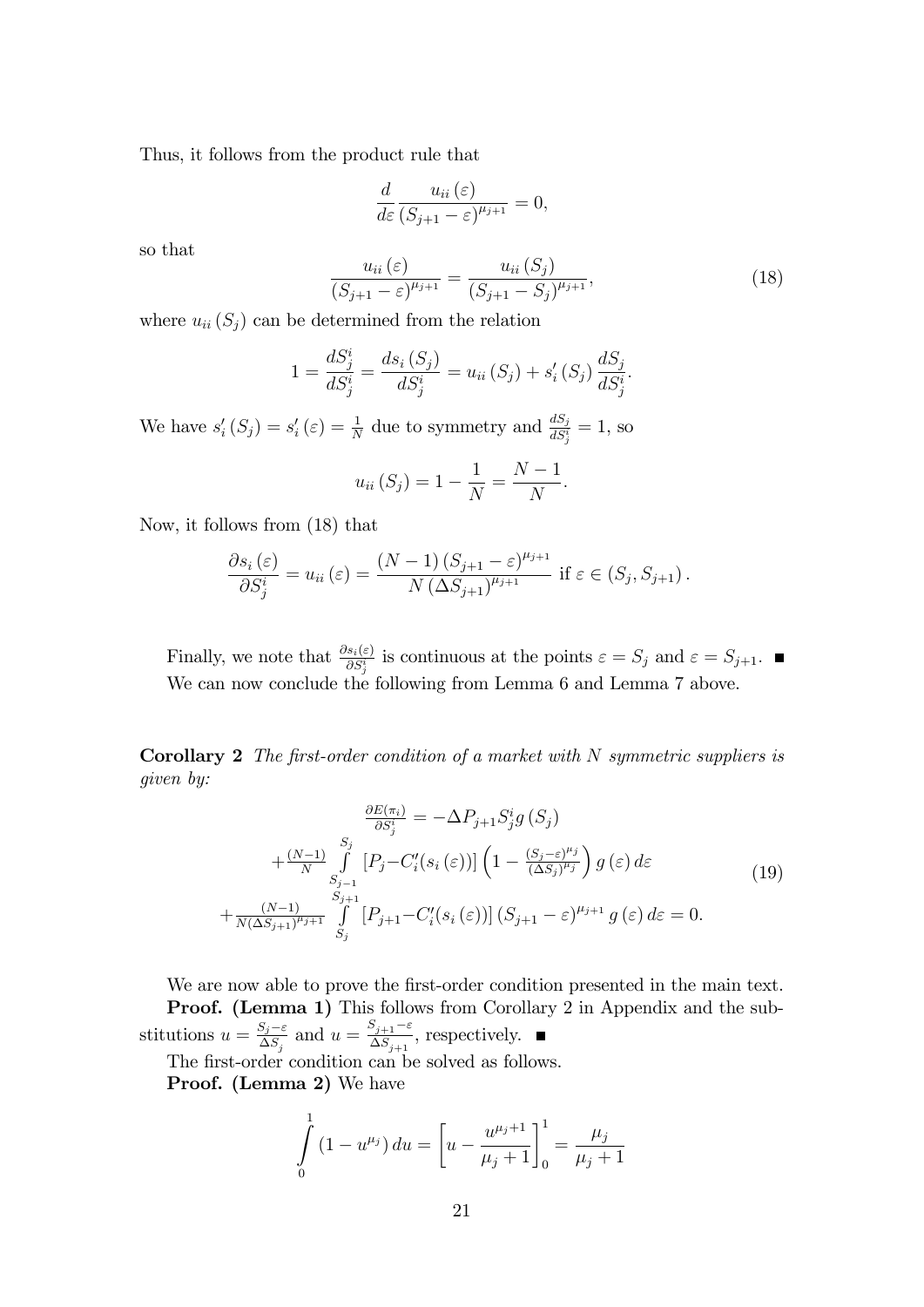and

$$
\int_{0}^{1} u^{\mu_{j+1}} du = \left[\frac{u^{\mu_{j+1}+1}}{\mu_{j+1}+1}\right]_{0}^{1} = \frac{1}{\mu_{j+1}+1},
$$

so it follows from Lemma 1 and Assumption 1 that:

$$
\Delta P_2 S_1^i = \frac{(N-1) (P_1 - c) \mu_1 \Delta S_1^i}{(\mu_1 + 1)} + \frac{(N-1) (P_2 - c) \Delta S_2^i}{(\mu_2 + 1)}
$$

$$
\Delta P_2 S_1^i = \frac{(N-1) (P_1 - c) \mu_1 S_1^i}{(\mu_1 + 1)} + \frac{(N-1) (P_2 - c) (k_i - S_1^i)}{(\mu_2 + 1)}
$$

$$
S_1^i = \frac{(N-1) (P_2 - c) k_i}{(\mu_2 + 1) (\Delta P_2 - \frac{(N-1)(P_1 - c) \mu_1}{(\mu_1 + 1)} + \frac{(N-1)(P_2 - c)}{(\mu_2 + 1)})}.
$$

### 6.2 A.2 Second-order conditions

For extreme cases when  $\mu_j = 0$  or  $\mu_j = \infty$ , the acceptance sensitivity with respect to quantity increments, i.e.  $\frac{\partial s_i(\varepsilon)}{\partial S_j^i}$ , can also be determined at asymmetric points, where  $S_j^i \neq S_j^k$ .

**Lemma 8** If  $\mu_j = 0$  and competitors have identical supply functions,  $S_j^k$ , then:

$$
\frac{\partial s_i(\varepsilon)}{\partial S_j^i} = \begin{cases} 0 & \text{if } \Delta S_j^i > \Delta S_j^k \text{ and } \varepsilon \in (S_{j-1}, S_j) \\ 0 & \text{if } \Delta S_j^i < \Delta S_j^k \text{ and } \varepsilon \in (S_{j-1}, S_{j-1} + N \Delta S_j^i) \\ 1 & \text{if } \Delta S_j^i < \Delta S_j^k \text{ and } \varepsilon \in (S_{j-1} + N \Delta S_j^i, S_j) \end{cases}
$$

and

 $\blacksquare$ 

$$
\frac{\partial s_i(\varepsilon)}{\partial S_{j-1}^i} = \begin{cases}\n\frac{N-1}{N} & \text{if } \Delta S_j^i > \Delta S_j^k \text{ and } \varepsilon \in \left( S_{j-1}, S_{j-1} + N \Delta S_j^k \right) \\
0 & \text{if } \Delta S_j^i > \Delta S_j^k \text{ and } \varepsilon \in \left( S_{j-1} + N \Delta S_j^k, S_j \right) \\
\frac{N-1}{N} & \text{if } \Delta S_j^i < \Delta S_j^k \text{ and } \varepsilon \in \left( S_{j-1}, S_{j-1} + N \Delta S_j^i \right) \\
0 & \text{if } \Delta S_j^i < \Delta S_j^k \text{ and } \varepsilon \in \left( S_{j-1} + N \Delta S_j^i, S_j \right)\n\end{cases}
$$

**Proof.** It follows from (2) that for  $\mu_j = 0$  and  $\Delta S_j^i > \Delta S_j^k$ , all producers get the same accepted quantity from marginal bids for  $\varepsilon \in (S_{j-1}, S_{j-1} + N \Delta S_j^k)$ , while competitors' accepted quantity of marginal bids is constant in the interval  $(S_{j-1} + N\Delta S_j^k, S_j)$ . Thus

$$
s_i(\varepsilon) = \begin{cases} S_{j-1}^i + \frac{\varepsilon - S_{j-1}}{N} & \text{if } \varepsilon \in (S_{j-1}, S_{j-1} + N\Delta S_j^k) \\ S_{j-1}^i + \Delta S_j^k + \varepsilon - S_{j-1} - N\Delta S_j^k & \text{if } \varepsilon \in (S_{j-1} + N\Delta S_j^k, S_j) \,. \end{cases}
$$

For  $\mu_j = 0$  and  $\Delta S_j^i < \Delta S_j^k$ , all producers get the same accepted quantity of marginal bids for  $\varepsilon \in (S_{j-1}, S_{j-1} + N \Delta S_j^i)$ , while supplier *i*'s accepted quantity from marginal bids is constant in the interval  $(S_{j-1} + N \Delta S_j^i, S_j)$ . Thus

$$
s_i(\varepsilon) = \begin{cases} S_{j-1}^i + \frac{\varepsilon - S_{j-1}}{N} & \text{if } \varepsilon \in (S_{j-1}, S_{j-1} + N \Delta S_j^i) \\ S_j^i & \text{if } \varepsilon \in (S_{j-1} + N \Delta S_j^i, S_j) \end{cases}
$$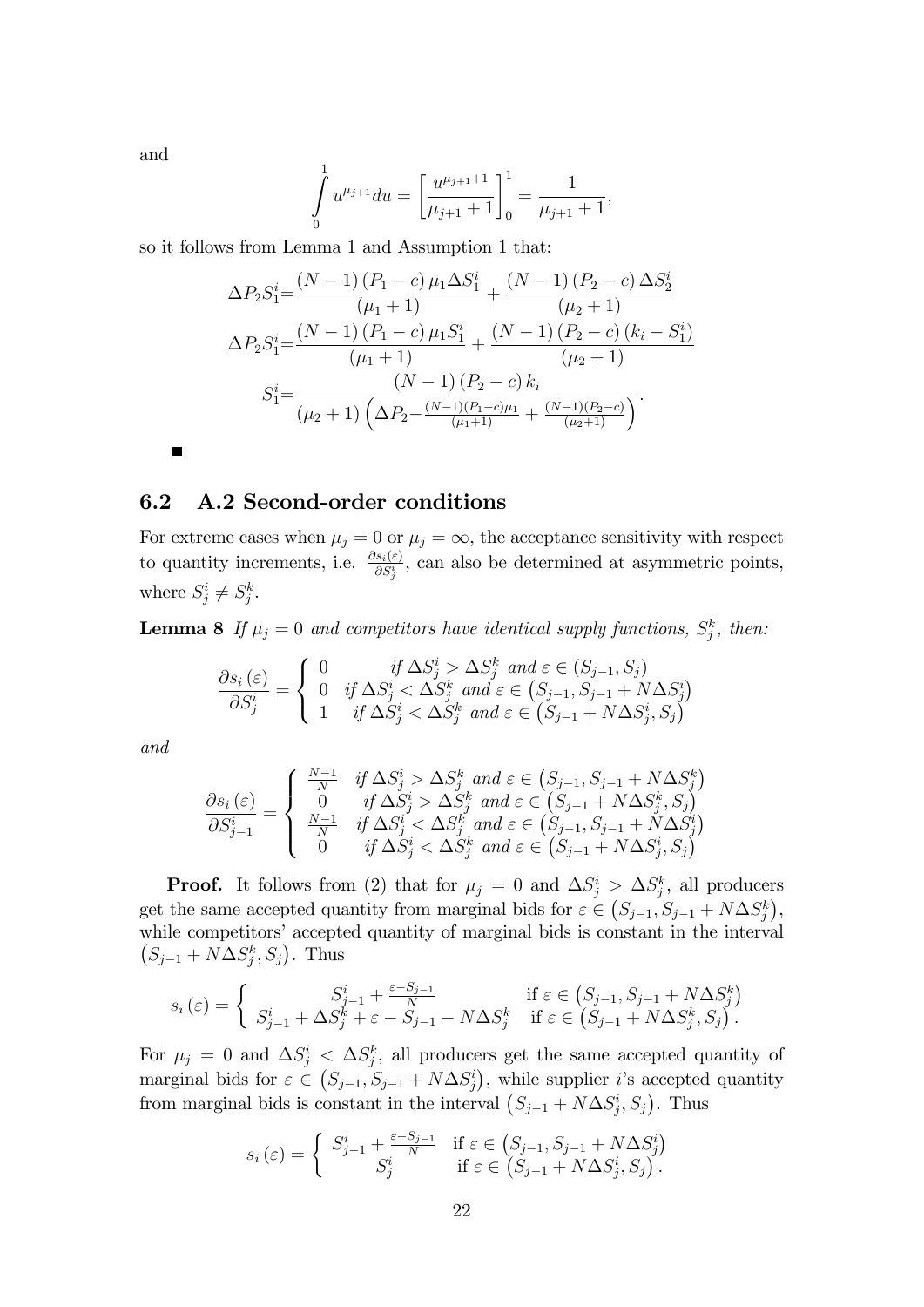The statement follows from differentiation of the above expressions with respect to  $S_{j-1}^i$  and  $S_j^i$ .

**Lemma 9** If  $\mu_j = \infty$  and competitors have identical supply functions,  $S_j^k$ , then:

$$
\frac{\partial s_i(\varepsilon)}{\partial S_j^i} = \begin{cases}\n0 & \text{if } \Delta S_j^i > \Delta S_j^k \text{ and } \varepsilon \in (S_{j-1}, S_{j-1} + \Delta S_j^i - \Delta S_j^k) \\
\frac{N-1}{N} & \text{if } \Delta S_j^i > \Delta S_j^k \text{ and } \varepsilon \in (S_{j-1} + \Delta S_j^i - \Delta S_j^k, S_j) \\
0 & \text{if } \Delta S_j^i < \Delta S_j^k \text{ and } \varepsilon \in (S_{j-1}, S_{j-1} + (N-1) \left( \Delta S_j^k - \Delta S_j^i \right)) \\
\frac{N-1}{N} & \text{if } \Delta S_j^i < \Delta S_j^k \text{ and } \varepsilon \in (S_{j-1} + (N-1) \left( \Delta S_j^k - \Delta S_j^i \right), S_j)\n\end{cases}
$$

and

$$
\frac{\partial s_i(\varepsilon)}{\partial S_{j-1}^i} = \begin{cases} 0 & \text{if } \Delta S_j^i > \Delta S_j^k \text{ and } \varepsilon \in (S_{j-1}, S_{j-1} + \Delta S_j^i - \Delta S_j^k) \\ 0 & \text{if } \Delta S_j^i > \Delta S_j^k \text{ and } \varepsilon \in (S_{j-1} + \Delta S_j^i - \Delta S_j^k, S_j) \\ 1 & \text{if } \Delta S_j^i < \Delta S_j^k \text{ and } \varepsilon \in (S_{j-1}, S_{j-1} + (N-1) \left( \Delta S_j^k - \Delta S_j^i \right)) \\ 0 & \text{if } \Delta S_j^i < \Delta S_j^k \text{ and } \varepsilon \in (S_{j-1} + (N-1) \left( \Delta S_j^k - \Delta S_j^i \right), S_j) . \end{cases}
$$

**Proof.** It follows from (2) that for  $\mu_j = \infty$  and  $\Delta S_j^i > \Delta S_j^k$  marginal bids are only accepted from supplier *i*, as long as its unmet supply at  $\tilde{P}_j$ ,  $S_j^i - s_i(\varepsilon)$ , is larger than for each other supplier. Thus

$$
s_i\left(\varepsilon\right) = \begin{cases} S_{j-1}^i + \varepsilon - S_{j-1} & \text{if } \varepsilon \in \left(S_{j-1}, S_{j-1} + \Delta S_j^i - \Delta S_j^k\right) \\ S_j^i - \Delta S_j^k + \frac{\varepsilon - S_{j-1} - \Delta S_j^i + \Delta S_j^k}{N} & \text{if } \varepsilon \in \left(S_{j-1} + \Delta S_j^i - \Delta S_j^k, S_j\right). \end{cases}
$$

If instead  $\mu_j = \infty$  and  $\Delta S_j^i < \Delta S_j^k$ , then marginal bids are only accepted from competitors of supplier *i*, as long as each competitor's unmet supply at  $P_j$ ,  $S_j^k$  –  $s_k(\varepsilon)$ , is larger than for supplier *i*.

$$
s_i(\varepsilon) = \begin{cases} S_{j-1}^i & \text{if } \varepsilon \in (S_{j-1}, S_{j-1} + (N-1) \left( \Delta S_j^k - \Delta S_j^i \right)) \\ S_{j-1}^i + \frac{\varepsilon - S_{j-1} - (N-1) \left( \Delta S_j^k - \Delta S_j^i \right)}{N} & \text{if } \varepsilon \in (S_{j-1} + (N-1) \left( \Delta S_j^k - \Delta S_j^i \right), S_j). \end{cases}
$$

The statement follows from differentiation of the above expressions with respect to  $S_{j-1}^i$  and  $S_j^i$ .

We are now able to establish the Nash equilibria stated in the main text.

**Proof.** (Proposition 1) It follows from (6) and Lemma 2 that the first-order

solution of  $S_1^i$  increases when  $\mu_2$  decreases and that  $S_1^i$  increases when  $\mu_1$  increases. Thus, competitiveness is maximized when  $\mu_1 = \infty$  and  $\mu_2 = 0$ . (8) - (10) follows from Lemma 2.

In the next step, we want to prove that the first-order solution in  $(8)$  constitutes an NE. It follows from Lemma 6, Lemma 8 and Lemma 9 in Appendix that if  $\mu_1 = \infty$  and  $\mu_2 = 0$ , and competitors have an identical supply,  $S_1^k = \frac{(N-1)k_i(P_2-c)}{N\Delta P_2}$ , then:

$$
\frac{\partial E(\pi_i)}{\partial S_1^i} = -\Delta P_2 S_1^i g
$$
\n
$$
+ \frac{N-1}{N} (P_1 - c) g \min \left( \Delta S_1 - \Delta S_1^i + \Delta S_1^k, \Delta S_1 - (N-1) \left( \Delta S_1^k - \Delta S_1^i \right) \right)
$$
\n
$$
+ \frac{N-1}{N} \min \left( N \Delta S_2^i, N \Delta S_2^k \right) (P_2 - c) g
$$
\n
$$
= -\Delta P_2 S_1^i g + (N-1) (P_1 - c) g \min \left( S_1^k, S_1^i \right)
$$
\n
$$
+ (N-1) \min \left( k_i - S_1^i, k_i - S_1^k \right) (P_2 - c) g.
$$
\n(20)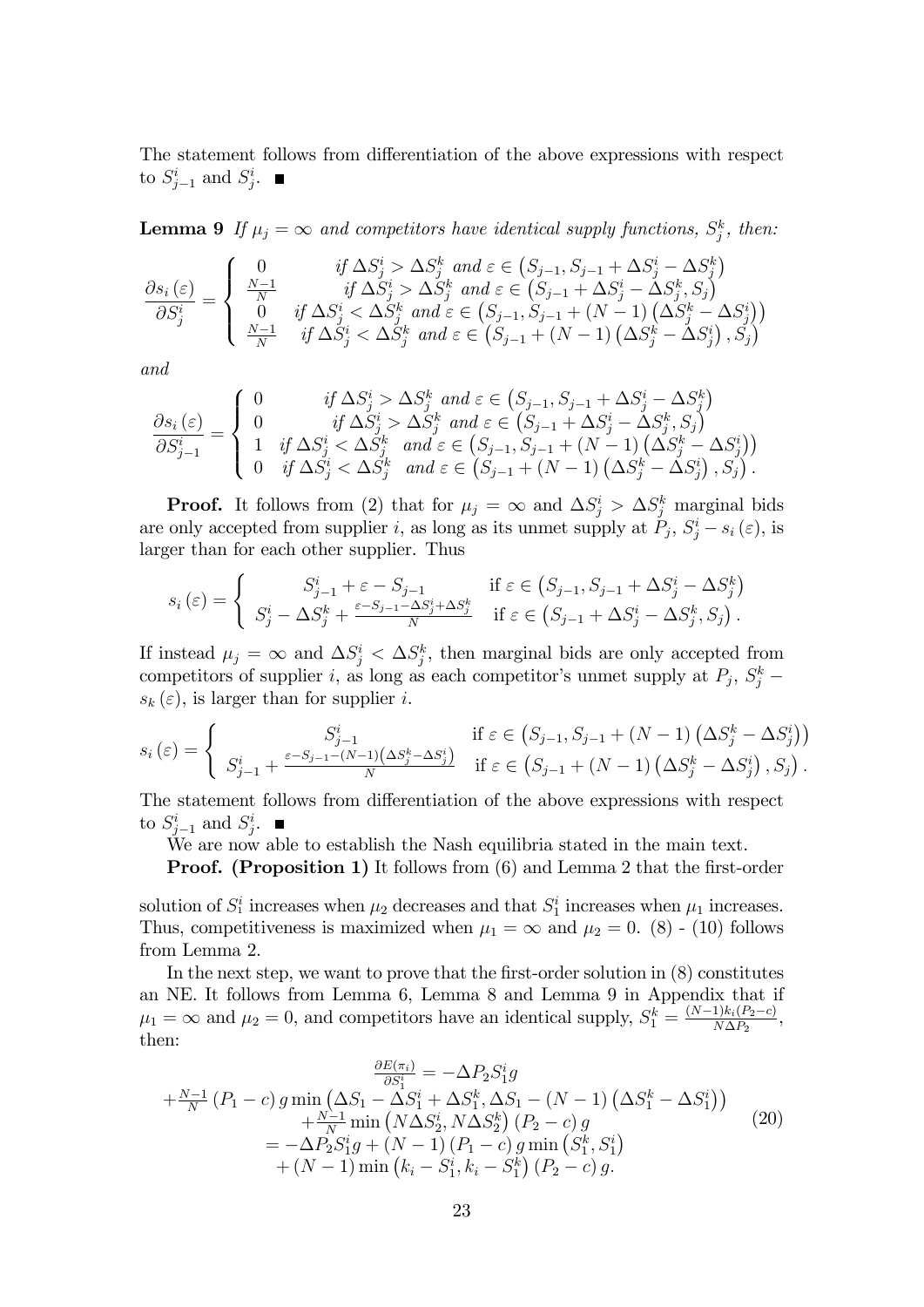We note that  $\frac{\partial E(\pi_i)}{\partial S_1^i}$  is piece-wise linear in  $S_1^i$  with a break point at  $S_1^i = S_1^k$ , where  $\frac{\partial E(\pi_i)}{\partial t} = 0$  Moroc  $\frac{E(\pi_i)}{\partial S_1^i} = 0$ . Moreover,  $\frac{\partial E(\pi_i)}{\partial S_1^i} = (N-1) (k_i - S_1^k) (P_2 - c) g \ge 0$  for  $S_1^i = 0$  and it follows from (6) that  $\frac{\partial E(\pi_i)}{\partial S_1^i} = -\Delta P_2 k_i g + (N-1) (P_1 - c) g S_1^k \leq 0$  for  $S_1^i = k_i$ . Hence, we can conclude that  $\frac{\partial^2 E(\pi_i)}{\partial (\sigma_i)^2}$  $\frac{\partial^2 E(\pi_i)}{\partial (S_1^i)^2} \leq 0$ . Thus,  $S_1^i = S_1^k$  is the best response to  $S_1^k = \frac{(N-1)k_i(P_2-c)}{N\Delta P_2}$ , which verifies that (8) constitutes a Nash equilibrium if  $\mu_1 = \infty$ and  $\mu_2 = 0$ .

In the next step, we want to prove that the first-order solution in  $(9)$  constitutes an NE. It follows from Lemma 6 and Lemma 8 in Appendix that if  $\mu_1 = \mu_2 = 0$ , and competitors have an identical supply,  $S_1^k = \frac{(N-1)(P_2-c)k_i}{\Delta P_2+(N-1)(P_2-c)}$  $\frac{(N-1)(P_2-c) \kappa_i}{\Delta P_2 + (N-1)(P_2-c)},$  then:

$$
\frac{\partial E(\pi_i)}{\partial S_1^i} = -\Delta P_2 S_1^i g
$$
  
+  $(N-1) \max (0, \Delta S_1^k - \Delta S_1^i) (P_1 - c) g$   
+  $(N-1) \min (\Delta S_2^i, \Delta S_2^k) (P_2 - c) g$   
=  $-\Delta P_2 S_1^i g$   
+  $(N-1) \max (0, S_1^k - S_1^i) (P_1 - c) g$   
+  $(N-1) \min (k_i - S_1^i, k_i - S_1^k) (P_2 - c) g$ . (21)

We have  $\frac{\partial E(\pi_i)}{\partial S_1^i} = (N-1) S_1^k (P_1 - c) g + (N-1) (k_i - S_1^k) (P_2 - c) g \ge 0$  for  $S_1^i = 0$  and  $\frac{\partial E(\pi_i)}{\partial S_1^i} = -\Delta P_2 k_i g \leq 0$  for  $S_1^i = k_i$ .  $\frac{\partial E(\pi_i)}{\partial S_1^i}$  $rac{E(\pi_i)}{\partial S_1^i}$  is piece-wise linear in  $S_1^i$ with a break point at  $S_1^i = S_1^k$ , where  $\frac{\partial E(\pi_i)}{\partial S_1^i} = 0$ , so we can now conclude that  $\partial^2 E(\pi_i)$  $\frac{\partial^2 E(\pi_i)}{\partial (S_1^i)^2} \leq 0$ . Thus  $S_1^i = S_1^k$  is the best response to  $S_1^k = \frac{(N-1)(P_2-c)k_i}{\Delta P_2+(N-1)(P_2-c)}$  $\frac{(N-1)(P_2-c) \kappa_i}{\Delta P_2 + (N-1)(P_2-c)}$ , which verifies that (9) constitutes a Nash equilibrium for  $\mu_1 = \mu_2 = 0$ .

It follows from Holmberg et al. (2013) that (10) constitutes a Nash equilibrium. Finally, the following argument shows that supplier  $i$ 's loss associated with the quantity effect at  $P_2$  dominates the loss associated with the quantity effect at  $P_1$ for pro rata on the margin rationing. It follows from Assumption 1 and (6) that

$$
\Delta S_1^i (P_1 - c) = S_1^i (P_1 - c) = \frac{(N-1)(P_2 - c) k_i}{(N+1) \Delta P_2} (P_1 - c)
$$
  
= 
$$
\frac{(N-1)(P_1 - c)}{(N+1) \Delta P_2} (P_2 - c) k_i
$$
  

$$
\leq \frac{\Delta P_2}{(N+1) \Delta P_2} (P_2 - c) k_i
$$
  

$$
\leq \frac{(N+1)\Delta P_2 - (N-1)(P_2 - c)}{(N+1) \Delta P_2} (P_2 - c) k_i
$$
  

$$
= (k_i - S_1^i) (P_2 - c) = \Delta S_2^i (P_2 - c),
$$

when  $S_1^i = \frac{(N-1)k_i(P_2-c)}{(N+1)\Delta P_2}$ .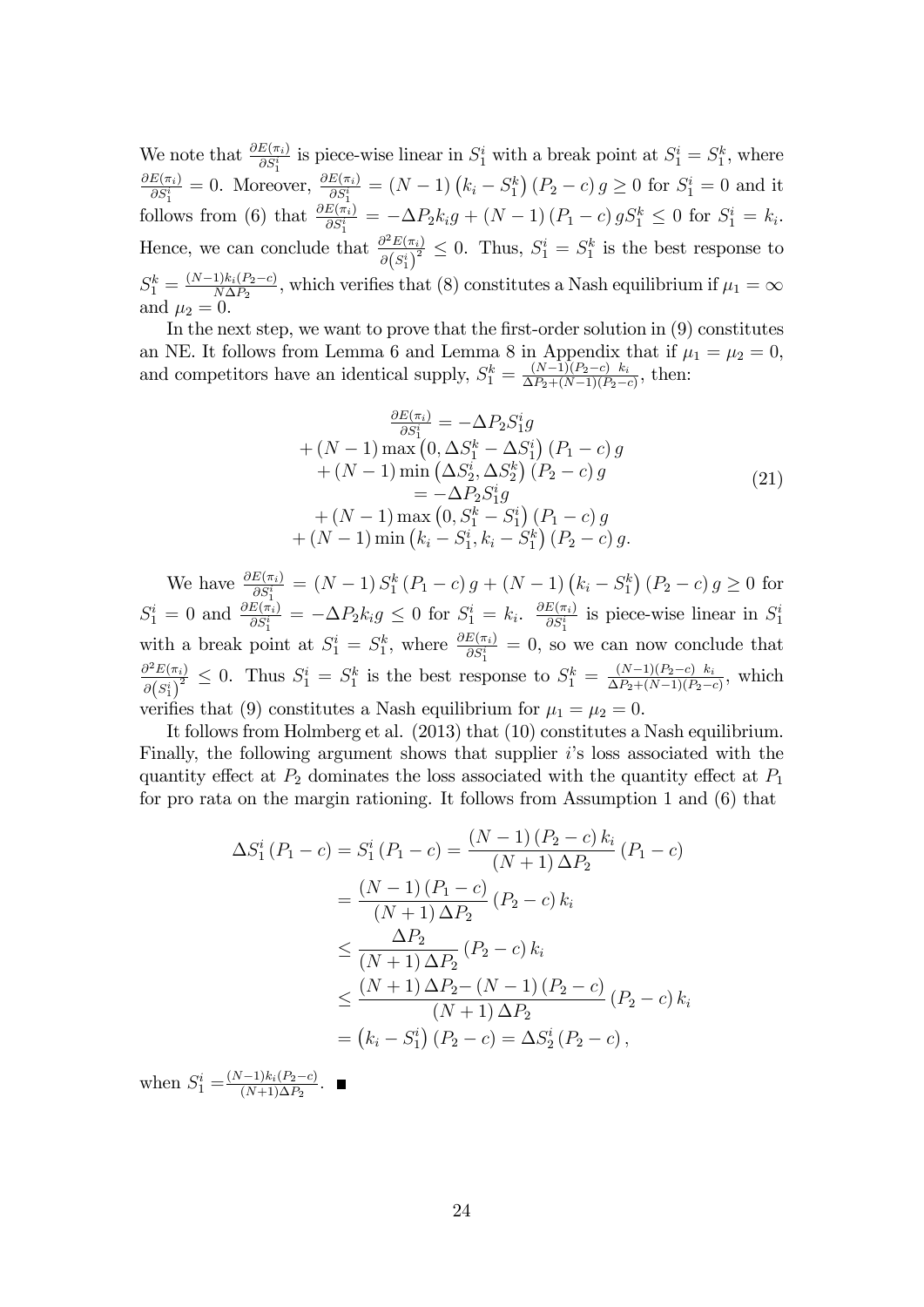### 6.3 A.3 Approximate Örst-order condition for multiple price levels

The following lemma is useful when we want to analyse the convergence properties of the Örst-order condition as the number of steps per supply function increases.

**Lemma 10** We can make the following statements for the first-order condition in Corollary 2 when  $P_j - C'_i(S_j^i) > 0$  and  $\mu_j > 0$  for all price levels:

- 1. The difference  $S_{j+1}^i S_j^i$  is of the order  $\Delta P_{j+1}$ .
- 2. The discrete first-order condition in Corollary 2 can be approximated by:

$$
\frac{\partial E(\pi_i)}{\partial S_j^i} = -\Delta P_{j+1} S_j^i g(S_j) + \frac{(N-1)}{N} \Big[ P_j - C_i'(S_j^i) \Big] g(S_j) \left( \frac{\mu_j \Delta S_j}{(\mu_j + 1)} + \frac{\Delta S_{j+1}}{(\mu_{j+1} + 1)} \right) + O\left( (\Delta P_{j+1})^2 \right).
$$
\n(23)

Proof. The sum

$$
I := \frac{(N-1)}{N} \int_{S_{j-1}}^{S_j} \left[ P_j - C_i'(s_i(\varepsilon)) \right] \left( 1 - \frac{(S_j - \varepsilon)^{\mu_j}}{(\Delta S_j)^{\mu_j}} \right) g(\varepsilon) d\varepsilon
$$
  
+ 
$$
\frac{(N-1)}{N(\Delta S_{j+1})^{\mu_{j+1}}} \int_{S_j}^{S_{j+1}} \left[ P_{j+1} - C_i'(s_i(\varepsilon)) \right] (S_{j+1} - \varepsilon)^{\mu_{j+1}} g(\varepsilon) d\varepsilon
$$
(24)

must be of the order  $\Delta P_{j+1}$ , otherwise the first-order condition in Corollary 2 in Appendix cannot be satisfied for small  $\Delta P_{j+1}$ . Supply schedules are symmetric and non-decreasing. Moreover,  $P_{j+1} - C'_i(S_{j+1}^i) > 0$ ,  $\mu_j > 0$ ,  $N \ge 2$ , and  $g(\varepsilon) > 0$ , so it follows that we must have:

$$
I \geq \frac{(N-1)\left[P_j - C_i'(S_j^i)\right]g}{N} \int\limits_{S_{j-1}}^{S_j} \left(1 - \frac{(S_j - \varepsilon)^{\mu_j}}{(\Delta S_j)^{\mu_j}}\right) d\varepsilon \geq 0. \tag{25}
$$

We have that I is of the order  $\Delta P_{j+1}$  and  $\Delta S_j \ge \Delta S_j^i \ge 0$ , so the above inequality implies that  $\Delta S_j$  and  $\Delta S_j^i$  must both be of the order  $\Delta P_{j+1}$  or, equivalently, of the order  $\Delta P_j$ , as  $r = \frac{\Delta P_j}{\Delta P_{j+1}}$  $\frac{\Delta P_j}{\Delta P_{j+1}}$  is bounded.

In the next step, we want to derive the Taylor expansions of the first-order conditions. Using Taylor expansions and the above result, the first-order condition in Corollary 2 can be written:

$$
\frac{\partial E(\pi_i)}{\partial S_j^i} = -\Delta P_{j+1} S_j^i g(S_j)
$$
  
+ $\frac{(N-1)}{N} \int_{S_{j-1}}^{S_j} \left[ P_j - C_i'(S_j^i) + O(\Delta P_j) \right] \left( 1 - \frac{(S_j - \varepsilon)^{\mu_j}}{(\Delta S_j)^{\mu_j}} \right) \left[ g(S_j) + O(\Delta P_j) \right] d\varepsilon$   
+ $\frac{(N-1)}{N} \int_{S_j}^{S_{j+1}} \left[ P_{j+1} - C_i'(S_{j+1}^i) + O(\Delta P_{j+1}) \right] \left( \frac{S_{j+1} - \varepsilon}{\Delta S_{j+1}} \right)^{\mu_{j+1}} \left[ g(S_{j+1}) + O(\Delta P_{j+1}) \right] d\varepsilon$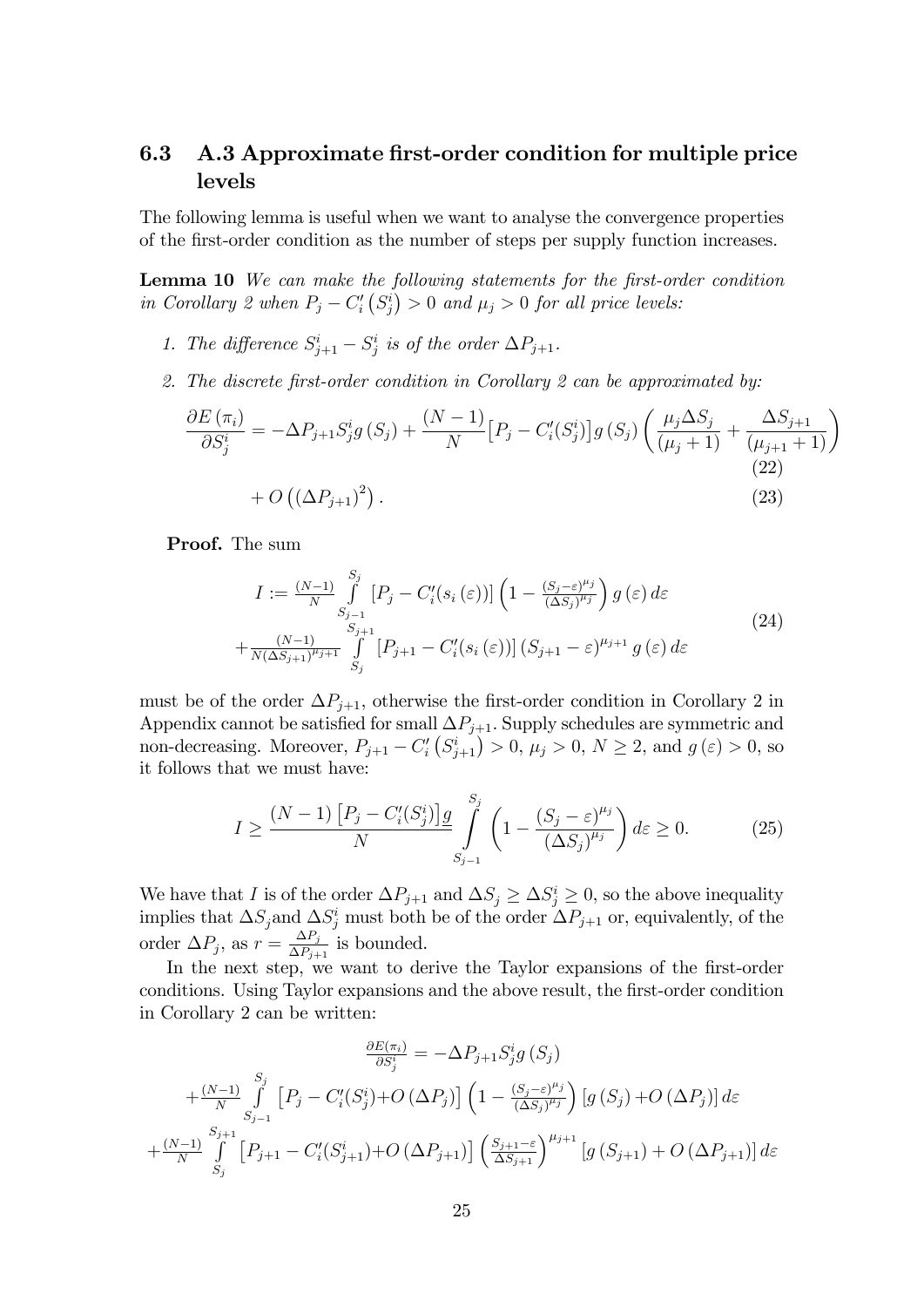Hence, as  $\Delta S_j$  and  $\Delta S_j^i$  are of the order  $\Delta P_{j+1}$ :

$$
\frac{\partial E(\pi_i)}{\partial S_j^i} = -\Delta P_{j+1} S_j^i g(S_j)
$$
\n
$$
+ \frac{(N-1)}{N} \Big[ P_j - C_i'(S_j^i) \Big] g(S_j) \int_{S_{j-1}}^{S_j} \left( 1 - \frac{(S_j - \varepsilon)^{\mu_j}}{(\Delta S_j)^{\mu_j}} \right) d\varepsilon
$$
\n
$$
+ \frac{(N-1)}{N} \Big[ P_{j+1} - C_i'(S_{j+1}^i) \Big] g(S_{j+1}) \int_{S_j}^{S_{j+1}} \frac{(S_{j+1} - \varepsilon)^{\mu_{j+1}}}{(\Delta S_{j+1})^{\mu_{j+1}}} d\varepsilon
$$
\n
$$
+ O\left( (\Delta P_{j+1})^2 \right).
$$
\n(26)

It can be shown that

$$
\begin{array}{l} \int_{S_{j-1}}^{S_j} \left(1 - \frac{(S_j - \varepsilon)^{\mu_j}}{(\Delta S_j)^{\mu_j}}\right) d\varepsilon = \frac{\mu_j \Delta S_j}{(\mu_j + 1)}\\ \int_{S_j}^{S_{j+1}} \frac{(S_{j+1} - \varepsilon)^{\mu_{j+1}}}{(\Delta S_{j+1})^{\mu_{j+1}}} d\varepsilon = \frac{\Delta S_{j+1}}{(\mu_{j+1} + 1)}. \end{array}
$$

Using these results and that  $\Delta S_j$  and  $\Delta S_j^i$  are of the order  $\Delta P_{j+1}$ , the Taylor expansion in  $(26)$  can be simplified to:

$$
\frac{\partial E(\pi_i)}{\partial S_j^i} = -\Delta P_{j+1} S_j^i g(S_j) + \frac{(N-1)}{N} \Big[ P_j - C_i'(S_j^i) \Big] g(S_j) \left( \frac{\mu_j \Delta S_j}{(\mu_j + 1)} + \frac{\Delta S_{j+1}}{(\mu_{j+1} + 1)} \right) + O\left( (\Delta P_{j+1})^2 \right).
$$
\n(27)

We are now able to prove the following consistency statement in the main text.

Proof. (Lemma 3) We use the Taylor approximation in Lemma 10 to approximate the difference equation in Lemma 1:

$$
-\Delta P_{j+1} S_j^i g(S_j) + (P_j - C'_i (S_j^i)) g(S_j) \frac{(N-1)}{N} \left[ \frac{\Delta S_{j+1}}{\mu_{j+1} + 1} + \frac{\mu_j \Delta S_j}{\mu_j + 1} \right] + O\left( (\Delta P_{j+1})^2 \right) = 0.
$$

We have assumed that  $g$  is bounded away from zero. Thus

$$
-\Delta P_{j+1}S_j^i + (P_j - C_i'(S_j^i))\frac{(N-1)}{N} \left[\frac{\Delta S_{j+1}}{\mu_{j+1}+1} + \frac{\mu_j \Delta S_j}{\mu_j+1}\right] + O\left((\Delta P_{j+1})^2\right) = 0.
$$
\n(28)

Symmetry implies that

$$
-\Delta P_{j+1}S_j^i + (P_j - C'_i(S_j^i))(N-1)\left[\frac{\Delta S_{j+1}^i}{\mu_{j+1}+1} + \frac{\mu_j \Delta S_j^i}{\mu_j+1}\right] + O\left((\Delta P_{j+1})^2\right) = 0.
$$

Thus

$$
-S_j^i + (P_j - C_i'(S_j^i))(N-1)\frac{\left[\frac{\Delta S_{j+1}^i}{\mu_{j+1}+1} + \frac{\mu_j \Delta S_j^i}{\mu_{j+1}}\right]}{\Delta P_{j+1}} + O\left(\Delta P_{j+1}\right) = 0,
$$

so with  $\Delta P_j = r \Delta P_{j+1}$ 

$$
-S_j^i + (P_j - C'_i(S_j^i)) (N-1) \left( \frac{\Delta S_{j+1}^i}{(\mu_{j+1} + 1) \Delta P_{j+1}} + \frac{\mu_j r \Delta S_j^i}{(\mu_j + 1) \Delta P_j} \right) + O(\Delta P_{j+1}) = 0.
$$